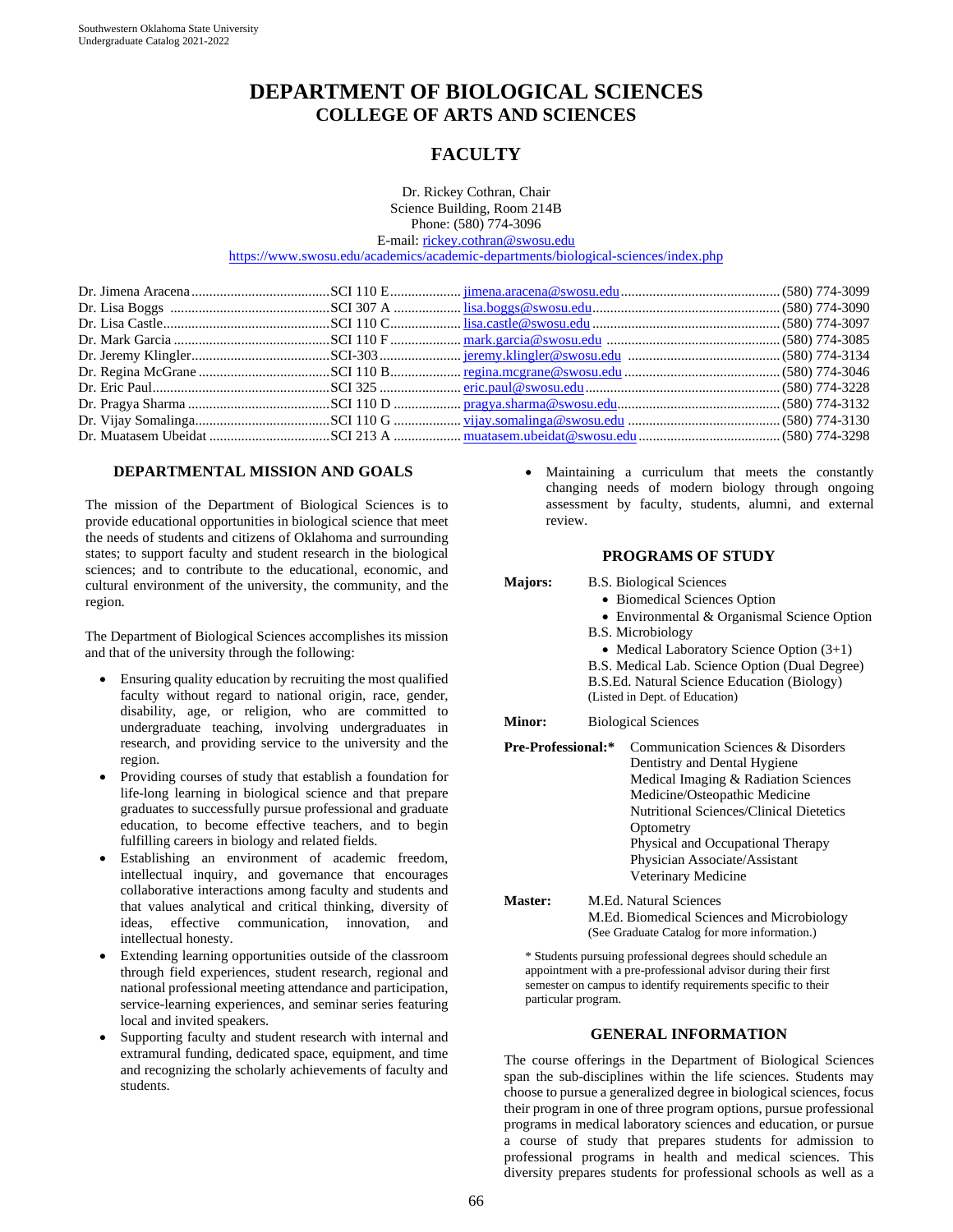variety of options for graduate study and careers in professional biology.

## **SPECIAL OPPORTUNITIES**

SWOSU is an affiliate member of the Gulf Coast Research Laboratory, a Mississippi State Institute of Higher Learning. Coursework in marine biology completed at this facility may be applied toward degree requirements in the biological sciences major. Classes are offered during two six-week summer sessions at the marine laboratory at Ocean Springs, Mississippi. Students may also enroll in courses at other field stations and request that credit earned apply to their degree programs.

Students are encouraged to pursue opportunities for research by contacting individual faculty members or applying for numerous off-campus summer research experiences and internships. Students may receive independent study course credit for participation in approved research projects. Paid positions as research and teaching assistants and departmental tutors are available for qualified students. Speak to your advisor or one of your instructors about opportunities for research in Biological Sciences.

#### **STUDENT ORGANIZATIONS**

Membership in the Biology Club can further enhance the training received by biology majors. This student organization, established in 1930 and open to all students, assists the department in such areas as display preparation, arrangement for seminar speakers and scheduling of tours of research laboratories and wildlife refuges. Multi-disciplinary organizations such as the Medical Professions Club and the Pre-veterinary Medicine Club provide additional opportunities to serve and experience the opportunities a Biological Sciences degree can provide.

Beta Beta Beta, a national biological science honor fraternity, recognizes the achievements of outstanding biology students. Students have the opportunity to present their research with posters and oral presentations and compete for regional and national recognition for research excellence.

#### **GENERAL INFORMATION**

#### (Programs and Advisors)

New students are assigned to the biological sciences faculty advisor with whom they consulted during initial enrollment. Students should select an advisor from one of the biological sciences degrees and options no later than the last semester of their sophomore year (transfer students entering after their sophomore year should select an advisor before enrolling for their second semester.)

#### **B.S. Biological Sciences**

Any biological science faculty member

**B.S. Biological Sciences, Biomedical Sciences Option** Aracena, McGrane, Paul, Sharma, Ubeidat

### **B.S. Biological Sciences, Environmental and Organismal Biology Option**

Aracena, Boggs, Castle, Cothran, Klingler

**B.S. Microbiology** McGrane, Paul, Somalinga

**B.S. Microbiology, Medical Laboratory Sciences Option** Paul

**B.S. Ed. Natural Sciences Education** McGrane

**Transfer Students** Any biological sciences faculty member

**Professional Programs** (Consult advisor in one of the following areas concerning requirements and application information.)

**Pre- Medicine, Pre-Osteopathic Medicine** Aracena, McGrane, Sharma, Ubeidat

**Pre-Physical Therapy, Pre-Occupational Therapy** Sharma

**Pre-Dentistry, Pre-Dental Hygiene** Paul

**Pre-Veterinary Medicine** Castle, Cothran, Klingler

**Pre-Optometry** Klingler

**Pre-Physician Associate, Pre-Medical Imaging and Radiation Sciences, Pre-Communication Sciences Disorders, Pre-Nutritional Sciences** Sharma

**Graduate Programs:** Students must apply for graduate programs through the College of Professional and Graduate Studies. Following acceptance into the graduate program, each student will be assigned to an advisor from the Biological Sciences graduate faculty.

#### **Department of Biological Sciences Statement on Evolution**

Biology is a natural science that accumulates knowledge through empirical observation and rigorously tested hypotheses. Evolution by natural selection, a foundational principle of modern biology, is supported by overwhelming scientific evidence and is accepted by a vast majority of scientists. Because understanding evolution is fundamental to the understanding and practice of modern biology, Southwestern Oklahoma State University biology faculty teach evolution throughout the biology curriculum. This practice is in accordance with policy statements from the National Academies of Science, the American Association for the Advancement of Science, the American Institute of Biological Sciences, the National Science Teachers Association, the American Biology Teachers Association, the Oklahoma Academy of Sciences, and the Oklahoma Science Teachers Association and is supported by numerous religious denominations and organizations. Because we are a science department, we do not teach philosophically deduced theories or alternative hypotheses that cannot be rigorously tested.

For more information visit our web site at: [https://www.swosu.edu/academics/academic](https://www.swosu.edu/academics/academic-departments/biological-sciences/index.php)[departments/biological-sciences/index.php](https://www.swosu.edu/academics/academic-departments/biological-sciences/index.php) 

#### **Medical Laboratory Sciences**

Students interested in working in medical laboratories may pursue an Associate degree as a medical laboratory technician (Sayre Campus) or a bachelor's degree in microbiology-medical laboratory sciences option (Weatherford Campus and clinical study at an accredited affiliated hospital).

Prior to admission to a clinical program, students complete 90 hours of general education and pre-medical laboratory sciences course work. This is the 3+1 program and after completion of the program, the student is awarded a B.S. in Microbiology, Medical Laboratory Sciences Option. Students may opt to complete an undergraduate degree before applying for one of the clinical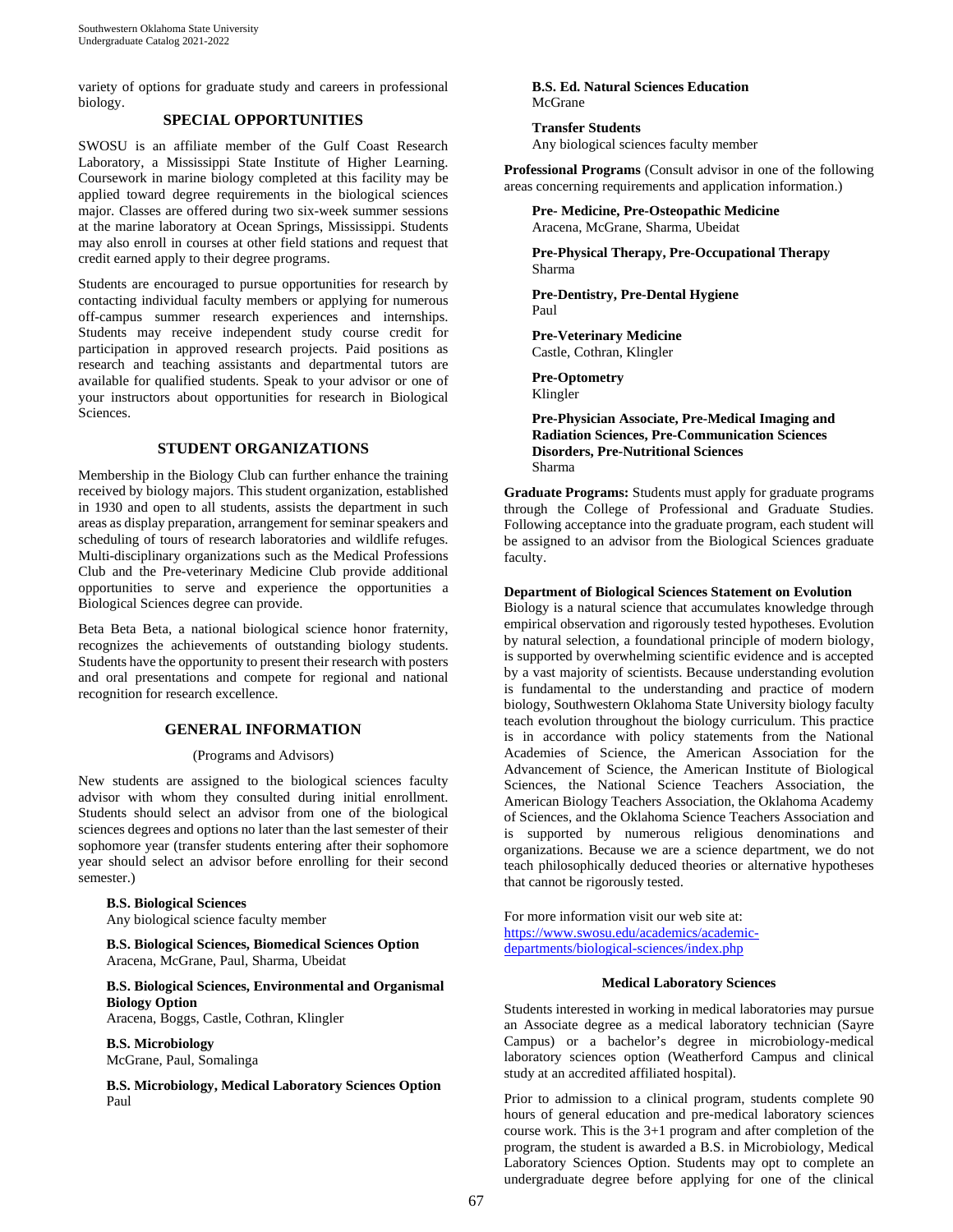programs. This is the dual degree program and students complete an undergraduate degree in Biology before applying to the clinical program. Upon completion of the clinical program, students receive a B.S. in Biological Sciences and a B.S. in Microbiology, Medical Laboratory Sciences Option. Students do not have to be admitted to a Pre-Medical Laboratory Science program but should regularly seek advisement from the advisor of Medical Laboratory Sciences in the Department of Biological Sciences in the College of Arts and Sciences.

The clinical training portion of the Medical Laboratory Science option, which involves 30 credit hours, can only be achieved at an accredited hospital in affiliation with Southwestern Oklahoma State University.

Acceptance into the hospital-based clinical training program is the option of the hospital program. Student applications are required and must follow specified guidelines. Minimum requirements for application require an overall grade point average (OGPA) of 2.5. The students must have a personal interview with hospital program officials. After all applications and interviews have been completed, the students will be "matched" to a training hospital for their professional clinical training.

The Professional Medical Training program at the hospital is 12 months. The students will enroll in clinical courses each semester of the year – 12 hours in the fall and spring semesters and six hours for the summer semester. Final letter grades for all 30 hours will not be posted until the total clinical program has been completed.

For additional information contact:

Dr. Eric Paul Department of Biological Sciences SCI 325 (580) 774-3228 eric.paul@swosu.edu

#### **Natural Sciences Education**

Students interested in teaching middle school or high school biological sciences and other science disciplines should refer to the secondary education programs offered by the Department of Education within the School of Behavioral Sciences and Education in the College of Professional and Graduate Studies. For further information contact:

Dr. Gina McGrane Department of Biological Sciences SCI 110A (580) 774-3046 regina.mcgrane@swosu.edu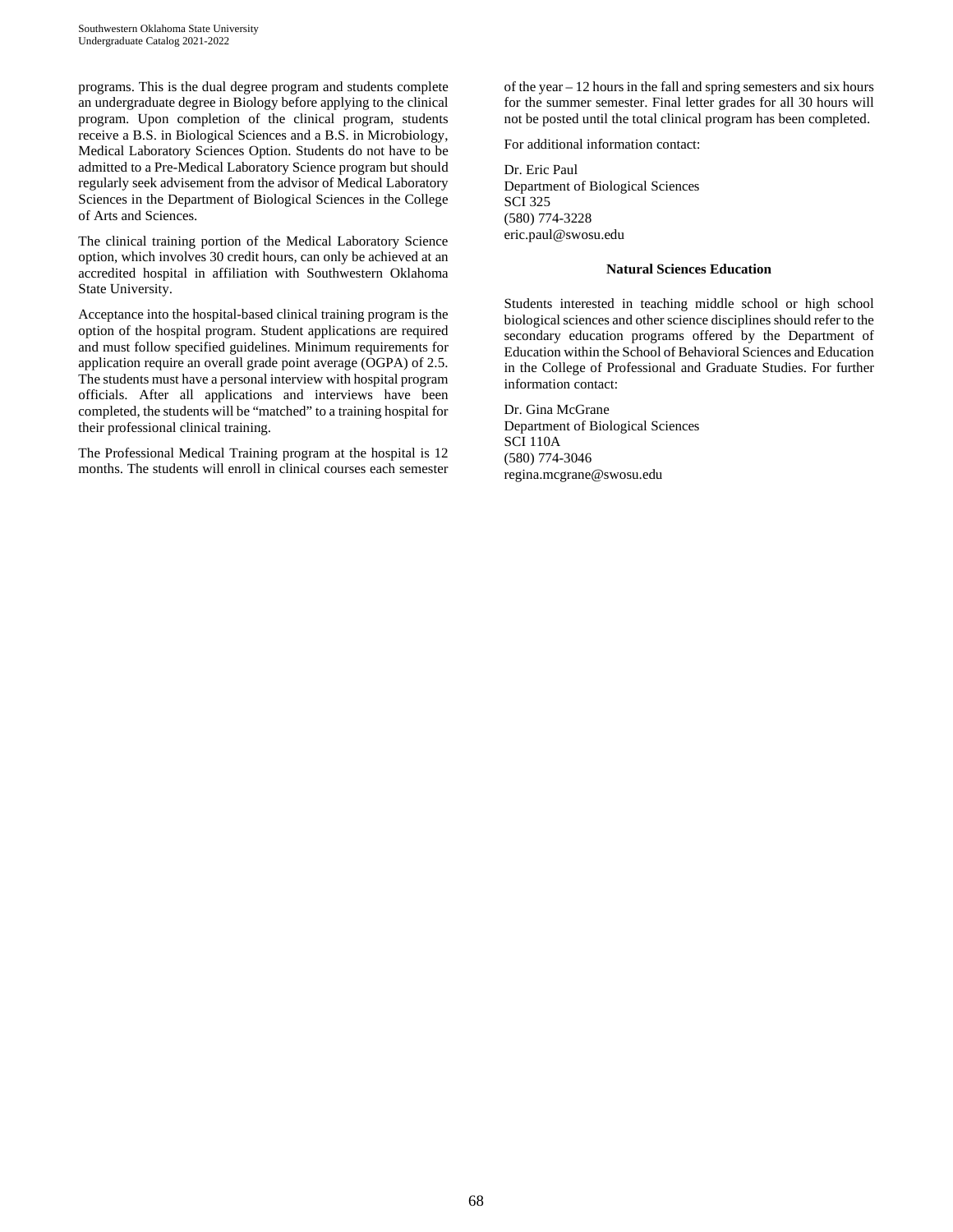# **BACHELOR OF SCIENCE BIOLOGICAL SCIENCES (BIOSC.BS)**

#### **GENERAL EDUCATION (Min. 40 hours)**

|                             |      | Bolded courses are required. Italicized courses are recommended.   |
|-----------------------------|------|--------------------------------------------------------------------|
|                             |      |                                                                    |
| <b>ENGL</b>                 | 1113 | <b>English Composition I</b>                                       |
| ENGL                        |      | 1213 English Composition II                                        |
| COMM                        |      | 1313 Introduction to Public Speaking OR                            |
| TECH                        | 3143 | <b>Technical Presentations (if permitted by degree</b>             |
|                             |      | program)                                                           |
|                             |      |                                                                    |
|                             |      |                                                                    |
| Select one course.          |      |                                                                    |
| MATH                        | 1143 | <b>Mathematical Concepts</b>                                       |
| MATH                        | 1153 | <b>Mathematical Applications</b>                                   |
| <b>MATH</b>                 | 1193 | <b>Elementary Statistics</b>                                       |
| MATH                        |      | 1313 Functions and Modeling                                        |
| MATH                        |      | 1513 College Algebra                                               |
|                             |      | or a higher numbered math course                                   |
|                             |      |                                                                    |
| Select one course.          |      |                                                                    |
| HIST                        | 1043 | U.S. History to 1877                                               |
| HIST                        |      | 1053 U.S. History since 1877                                       |
|                             |      |                                                                    |
|                             |      |                                                                    |
| <b>POLSC</b>                |      | 1103 American Government & Politics                                |
|                             |      |                                                                    |
|                             |      | Select one course from Life Science and one course from Physical   |
|                             |      | Science. One Science course must be a lab science.                 |
|                             |      |                                                                    |
| BIOL                        | 1004 | Biological Concepts w/Lab                                          |
|                             |      |                                                                    |
| BIOL                        |      | 1013 Current Issues in Biology                                     |
| <b>BIOL</b>                 |      | 1054 Principles of Biology I w/Lab                                 |
|                             |      |                                                                    |
| ASTRO 1904                  |      | Astronomy                                                          |
| CHEM                        | 1004 | General Chemistry w/Lab                                            |
| GEOL                        | 1934 | Physical Geology w/Lab                                             |
| PHY                         | 1044 | Basic Physics I w/Lab                                              |
| PHY                         | 1063 | General Physics (or a higher numbered                              |
|                             |      | chemistry or physics course)                                       |
| SCI                         |      |                                                                    |
|                             | 1501 | Concepts of Physical Science Lab                                   |
| SCI                         | 1513 | Conc of Phy Science (can be taken w/wo lab)                        |
|                             |      | 12                                                                 |
|                             |      | Select one course from each sub-category and one additional course |
| from any subcategory below. |      |                                                                    |
|                             |      |                                                                    |
|                             |      | GEOG 1103 World Cultural Geography                                 |
| HIST                        |      | 1033 World History                                                 |
| HUM                         |      | 1103 Introduction to Humanities                                    |
|                             |      |                                                                    |
| ART                         | 1223 | Art Survey                                                         |
| COMM                        | 1263 | <b>Introduction to Theatre</b>                                     |
| LIT                         | 2333 | Introduction to Film                                               |
| LIT                         | 2413 | Introduction to Literature                                         |
|                             |      | Introduction to Music I                                            |
| MUSIC                       | 1013 |                                                                    |
| MUSIC                       | 1103 | Music and Culture (Music majors only)                              |
| <b>MUSIC</b>                | 1123 | History of Rock-n-Roll                                             |
| PHILO                       | 1453 | Introduction to Philosophy                                         |
|                             |      | 3                                                                  |
| ASL                         | 2163 | American Sign Language I                                           |
| <b>ECONO</b>                | 2263 | Intro to Macroeconomics                                            |
| <b>ECONO</b>                | 2363 | Intro to Microeconomics                                            |
| ENTRP                       | 1123 | Intro to Business                                                  |
| <b>FINAN</b>                | 2113 | Personal Financial Planning                                        |
| <b>ITAL</b>                 | 1004 | Elementary Italian I                                               |
| <b>KINES</b>                | 1133 | Wellness Conc & Exercise Applications                              |
| LATIN                       | 1054 | Elementary Latin I (or higher number)                              |
| <b>PSYCH</b>                | 1003 | <b>General Psychology</b>                                          |
| SOCIO                       | 1003 | <b>Introduction to Sociology</b>                                   |
| SPAN                        | 1054 | Elementary Spanish I (or higher number)                            |
|                             |      |                                                                    |
| TECH                        | 1223 | <b>Technology and Society</b>                                      |
|                             |      |                                                                    |

COMSC 1023 Computers and Info Access, or a department-assigned course which satisfies the Computer Proficiency in the major, or the SWOSU Proficiency Exam, or HS course clearly defined to meet our goals.

#### **GE Elective................................................................................................ 0-3**  Students who meet the computer proficiency by exam or HS course must choose an additional GE course from any category.

#### **BIOLOGICAL SCIENCES MAJOR**

| BIOL                                     |                            | 1254 Principles of Biology II                                                                       |
|------------------------------------------|----------------------------|-----------------------------------------------------------------------------------------------------|
| BIOL                                     | 3053 Cell Biology          |                                                                                                     |
| BIOL                                     |                            | 3152 Genetics and Cell Biology Lab                                                                  |
|                                          | BIOL 3253 Genetics         |                                                                                                     |
| BIOL                                     | 3283 Ecology               |                                                                                                     |
| BIOL                                     |                            | 4901 Biological Sciences Capstone                                                                   |
|                                          |                            |                                                                                                     |
|                                          |                            | (Electives must include one Field Course [F] or a field course with lab from                        |
|                                          |                            | the Gulf Coast Research Lab or other field station or lab and one Plant                             |
| Course [P].)                             |                            |                                                                                                     |
| BIOL                                     | 3012                       | <b>Biological Terminology</b>                                                                       |
| <b>BIOL</b>                              | 3304                       | Aquatic Ecology [F]                                                                                 |
| BIOL                                     | 3604                       | Biology of Insects [F]                                                                              |
| BIOL                                     | 3704                       | Human Anatomy                                                                                       |
| BIOL                                     | 3814                       | Biology of Plants [P]                                                                               |
| BIOL 3904                                |                            | <b>Human Physiology</b>                                                                             |
| BIOL                                     |                            | 4001-4 Independent Studies                                                                          |
| BIOL                                     |                            | 4010-4 Seminar in Biology<br>(A maximum of 4 hours total of Independent Studies and Seminar may be  |
|                                          | counted toward the major.) |                                                                                                     |
| BIOL                                     | 3355                       | General Microbiology                                                                                |
| BIOL                                     | 3363                       | Invertebrate Biology                                                                                |
| BIOL                                     | 4021-4                     | Special Topics in Biomedical Sciences                                                               |
| BIOL                                     | 4031-4                     | Special Topics in Microbiology                                                                      |
| BIOL                                     | 4041-4                     | Special Topics Environ & Organismal Biology                                                         |
| BIOL                                     | 4154                       | Developmental Biology                                                                               |
| BIOL                                     | 4204                       | Vertebrate Biology [F]                                                                              |
| BIOL                                     | 4213                       | Immunology                                                                                          |
| BIOL                                     | 4284                       | Parasitology                                                                                        |
| BIOL                                     | 4314                       | Environmental Biology                                                                               |
| BIOL                                     | 4343                       | Applied Microbiology                                                                                |
| BIOL                                     | 4355                       | Microbiology                                                                                        |
| BIOL                                     | 4404                       | Pathogenic Microbiology                                                                             |
| <b>BIOL</b>                              | 4454                       | Plant Taxonomy [P]                                                                                  |
| <b>BIOL</b><br><b>BIOL</b>               | 4463<br>4503               | Virology<br>Microbial Physiology                                                                    |
| <b>BIOL</b>                              | 4524                       | Environmental Microbiology [F]                                                                      |
| <b>BIOL</b>                              | 4604                       | Terrestrial Ecology [P]                                                                             |
| <b>BIOL</b>                              | 4622                       | Economically Important Plants [P]                                                                   |
| BIOL                                     | 4703                       | <b>Infectious Disease Epidemiology</b>                                                              |
| BIOL                                     | 4853                       | Evolution                                                                                           |
| BIOL                                     | 4864                       | Human Genetics                                                                                      |
| BIOL                                     | 4914                       | General and Comparative Physiology                                                                  |
| BIOL                                     | 4935                       | <b>Cell and Molecular Biology</b>                                                                   |
| <b>BIOL</b>                              | 4944                       | Neuroscience                                                                                        |
| <b>Other Requirements </b>               |                            | 18-20                                                                                               |
| MATH                                     | 2823                       | Applied Calculus (OR MATH 1613 Trigonometry                                                         |
|                                          |                            | OR MATH 1834 Calculus I)                                                                            |
| MATH                                     | 3413                       | Statistical Methods I OR 3433 Statistics I                                                          |
| CHEM                                     |                            | <b>OR</b> PSYCH 2433 Psychological Statistics<br>1303 & 1332 General Chemistry II (Lecture and Lab) |
| <b>CHEM</b>                              |                            | 3013 & 3111 Organic Chemistry I (Lecture and Lab)                                                   |
| <b>PHY</b>                               | 1063                       | General Physics OR one higher numbered Physics                                                      |
|                                          |                            | course with lab                                                                                     |
|                                          |                            | Minor Requirements (see Minor Programs of Study)  18-22                                             |
|                                          |                            |                                                                                                     |
|                                          |                            |                                                                                                     |
|                                          |                            | REGULATIONS PERTAINING TO GRADUATION                                                                |
|                                          |                            |                                                                                                     |
|                                          |                            |                                                                                                     |
|                                          |                            | Minimum credit hours in upper-division                                                              |
|                                          |                            |                                                                                                     |
| Minimum credit hours (3000/4000 courses) |                            |                                                                                                     |
|                                          |                            |                                                                                                     |
|                                          |                            |                                                                                                     |
|                                          |                            |                                                                                                     |

Minimum Grade Point Average in major. ............................................................2.00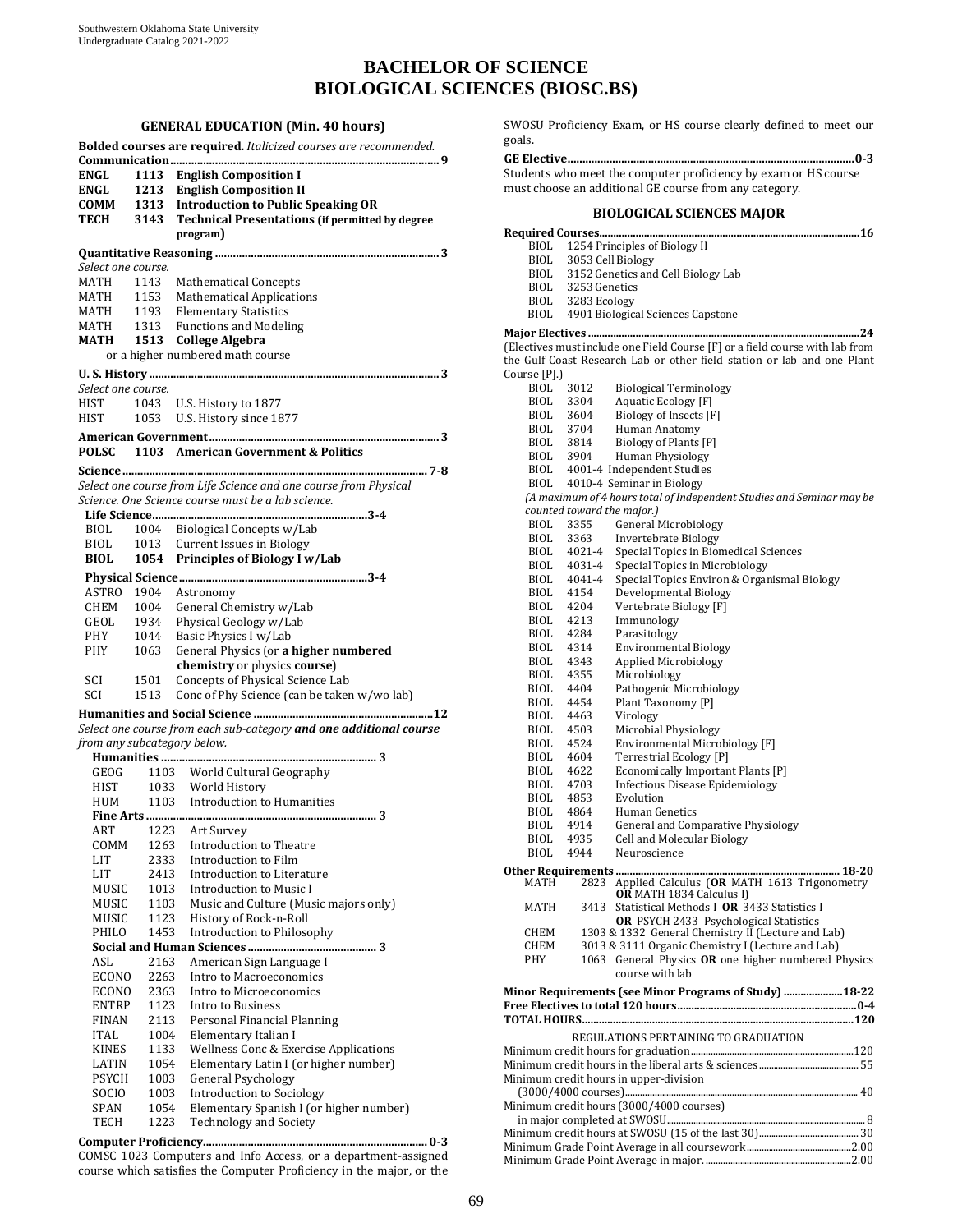## **BIOLOGICAL SCIENCES (BIOSC.BS) Suggested Course Sequence**

### **FIRST YEAR**

| <b>FIRST SEMESTER</b>               | <b>SECOND SEMESTER</b>            |
|-------------------------------------|-----------------------------------|
| 1051 SWOSUConnect <sup>+</sup> (1)  | 1254 Principles of Biology II (4) |
| 1054 Principles of Biology I (4)    | 1213 English Composition II (3)   |
| 1113 English Composition I (3)      | 2823 Applied Calculus (3)         |
| 1513 College Algebra (3)            | General Education (2-5)           |
| 1313 Intro to Public Speaking       |                                   |
| or 3433 Technical Presentations (3) |                                   |
|                                     |                                   |
| Total $(14)$                        | Total (12-15)                     |
|                                     |                                   |

### **SECOND YEAR**

| <b>FIRST SEMESTER</b>                  | <b>SECOND SEMESTER</b>            |
|----------------------------------------|-----------------------------------|
| 3253 Genetics (3)                      | 3053 Cell Biology (3)             |
| 3152 Genetics and Cell Biology Lab (2) | 3283 Ecology (3)                  |
| 1203 General Chemistry I (3)           | 1303 General Chemistry II (3)     |
| 1252 General Chemistry I Lab (2)       | 1352 General Chemistry II Lab (2) |
| Major electives, Minor courses,        | General Education (1-3)           |
| or General Education (3-7)             | Statistics course (3)             |
|                                        |                                   |
| Total (13-17)                          | Total (15-17)                     |

## **THIRD YEAR**

| <b>FIRST SEMESTER</b>           | <b>SECOND SEMESTER</b>          |
|---------------------------------|---------------------------------|
| Field/Plant course elective (4) | Chemistry requirements $(4)^*$  |
| Chemistry requirements $(4)^*$  | Field/Plant course elective (4) |
| Major electives, Minor courses, | Major electives, Minor courses, |
| or General Education (3-7)      | or General Education (3-7)      |
| Physics requirements $(3-4)^*$  | Physics requirements $(4)^*$    |
|                                 |                                 |
| Total (14-19)                   | Total (15-19)                   |

### **FOURTH YEAR**

| <b>FIRST SEMESTER</b>                                                       | <b>SECOND SEMESTER</b>                                                                                              |
|-----------------------------------------------------------------------------|---------------------------------------------------------------------------------------------------------------------|
| Major electives, Minor courses,<br>General Education or Free electives (15) | 4901 Biological Sciences Capstone (1)<br>Major electives, Minor courses<br>General Education or Free electives (14) |
| Total $(15)$                                                                | Total (15)                                                                                                          |

<sup>+</sup> First time entering SWOSU students need to take 1051 SWOSUConnect.

\* Physics requirement may be filled by 1063 General Physics or Basic Physics I and Basic Physics II. Students planning to apply to graduate or professional schools should take Organic Chemistry I and II and Basic Physics I and II.

#Students pursuing Biological Sciences Degree Options should enroll in specified electives during the third and fourth years.

Students applying to professional schools should regularly consult with a pre-professional advisor and the pre-medical committee to be aware of changes in admissions policies and deadlines.

NOTE: Students entering SWOSU with concurrent credits, Advanced Placement or CLEP credits may need to adjust the course sequences accordingly. Likewise, students entering with deficiencies may not be able to complete a degree in four years or may have to attend summer school.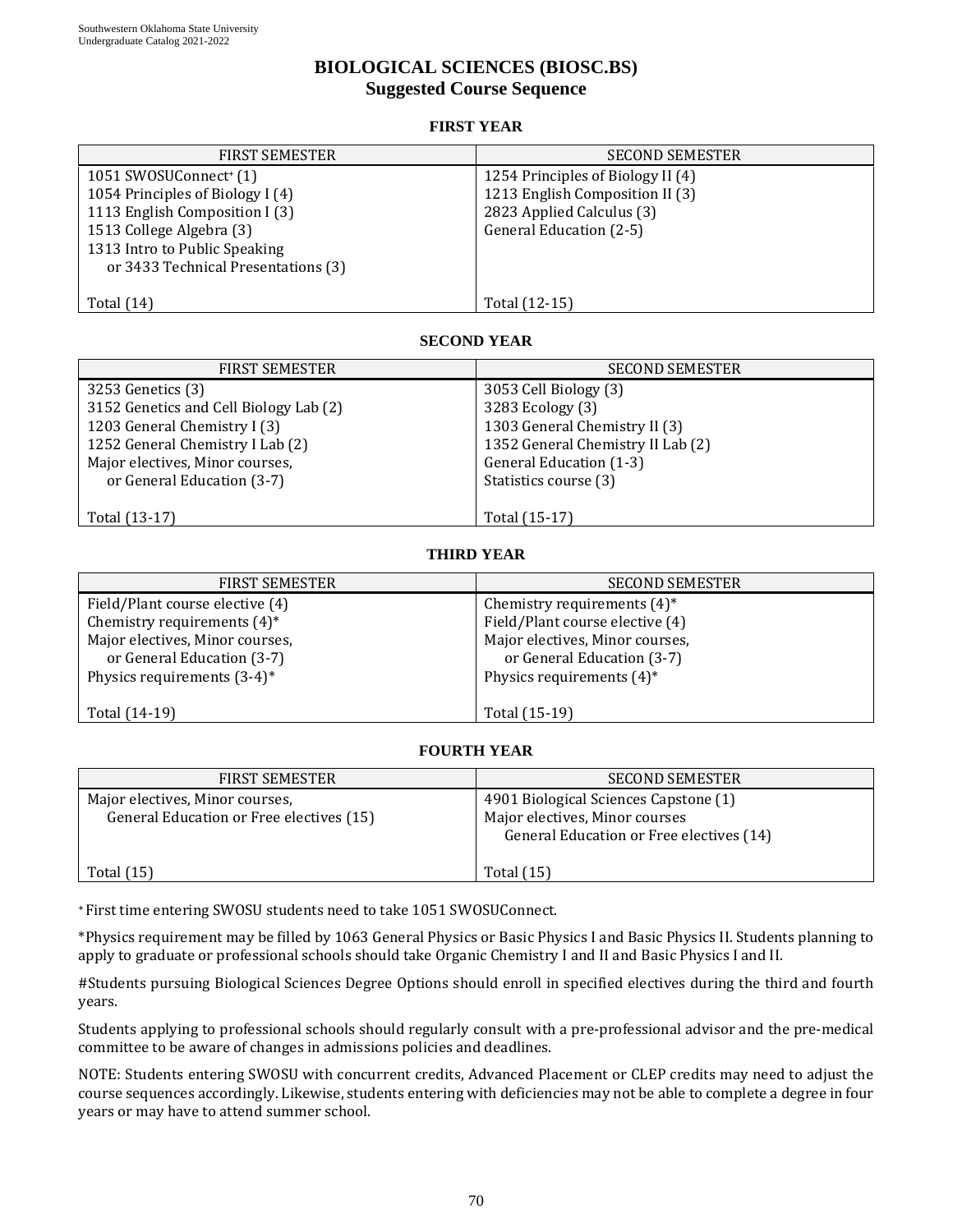# **BACHELOR OF SCIENCE-BIOLOGICAL SCIENCES BIOMEDICAL SCIENCES OPTION (BIOMS.BS)**

#### **GENERAL EDUCATION (Min. 40 hours)**

|                                            |                      | Bolded courses are required. Italicized courses are recommended.                                                                                                   |
|--------------------------------------------|----------------------|--------------------------------------------------------------------------------------------------------------------------------------------------------------------|
| ENGL<br><b>ENGL</b><br>COMM<br><b>TECH</b> | 1113<br>1213<br>3143 | <b>English Composition I</b><br><b>English Composition II</b><br>1313 Introduction to Public Speaking OR<br><b>Technical Presentations (if permitted by degree</b> |
|                                            |                      | program)                                                                                                                                                           |
|                                            |                      |                                                                                                                                                                    |
| Select one course.                         |                      |                                                                                                                                                                    |
| MATH                                       | 1143                 | <b>Mathematical Concepts</b>                                                                                                                                       |
| MATH                                       | 1153                 | <b>Mathematical Applications</b>                                                                                                                                   |
| MATH                                       |                      | 1193 Elementary Statistics<br>1313 Functions and Modeling                                                                                                          |
| MATH<br>МАТН                               |                      | 1513 College Algebra                                                                                                                                               |
|                                            |                      | or a higher numbered math course                                                                                                                                   |
|                                            |                      |                                                                                                                                                                    |
|                                            |                      |                                                                                                                                                                    |
| Select one course.                         |                      |                                                                                                                                                                    |
| HIST<br>HIST                               | 1043<br>1053         | U.S. History to 1877<br>U.S. History since 1877                                                                                                                    |
|                                            |                      |                                                                                                                                                                    |
|                                            |                      |                                                                                                                                                                    |
| <b>POLSC</b>                               |                      | 1103 American Government & Politics                                                                                                                                |
|                                            |                      |                                                                                                                                                                    |
|                                            |                      | Select one course from Life Science and one course from Physical                                                                                                   |
|                                            |                      | Science. One Science course must be a lab science.                                                                                                                 |
|                                            |                      |                                                                                                                                                                    |
| BIOL                                       |                      | 1004 Biological Concepts w/Lab                                                                                                                                     |
| BIOL<br><b>BIOL</b>                        | 1054                 | 1013 Current Issues in Biology<br><b>Principles of Biology I w/Lab</b>                                                                                             |
|                                            |                      |                                                                                                                                                                    |
|                                            |                      |                                                                                                                                                                    |
| ASTRO                                      | 1904                 | Astronomy                                                                                                                                                          |
| CHEM                                       | 1004                 | General Chemistry w/Lab                                                                                                                                            |
| GEOL<br>PHY                                | 1934                 | Physical Geology w/Lab<br>Basic Physics I w/Lab                                                                                                                    |
| PHY                                        | 1044<br>1063         | General Physics (or a higher numbered                                                                                                                              |
|                                            |                      | chemistry or physics course)                                                                                                                                       |
| SCI                                        | 1501                 | Concepts of Physical Science Lab                                                                                                                                   |
| SCI                                        | 1513                 | Conc of Phy Science (can be taken w/wo lab)                                                                                                                        |
|                                            |                      |                                                                                                                                                                    |
|                                            |                      | Select one course from each sub-category and one additional course                                                                                                 |
| from any subcategory below.                |                      |                                                                                                                                                                    |
|                                            |                      |                                                                                                                                                                    |
| GEOG                                       |                      | 1103 World Cultural Geography                                                                                                                                      |
| HIST                                       |                      |                                                                                                                                                                    |
| HUM                                        |                      | 1033 World History<br>1103 Introduction to Humanities                                                                                                              |
|                                            |                      |                                                                                                                                                                    |
| ART                                        |                      | 1223 Art Survey                                                                                                                                                    |
| COMM                                       | 1263                 | Introduction to Theatre                                                                                                                                            |
| LIT                                        | 2333                 | Introduction to Film                                                                                                                                               |
| LIT                                        | 2413                 | Introduction to Literature                                                                                                                                         |
| MUSIC                                      | 1013                 | <b>Introduction to Music I</b>                                                                                                                                     |
| MUSIC<br>MUSIC                             | 1103<br>1123         | Music and Culture (Music majors only)<br>History of Rock-n-Roll                                                                                                    |
| PHILO                                      | 1453                 | Introduction to Philosophy                                                                                                                                         |
|                                            |                      |                                                                                                                                                                    |
| ASL                                        | 2163                 | American Sign Language I                                                                                                                                           |
| ECONO                                      | 2263                 | Intro to Macroeconomics                                                                                                                                            |
| ECONO                                      | 2363                 | Intro to Microeconomics                                                                                                                                            |
| ENTRP                                      | 1123                 | Intro to Business                                                                                                                                                  |
| <b>FINAN</b>                               | 2113                 | Personal Financial Planning                                                                                                                                        |
| <b>ITAL</b>                                | 1004                 | Elementary Italian I                                                                                                                                               |
| KINES                                      | 1133                 | Wellness Conc & Exercise Applications                                                                                                                              |
| LATIN                                      | 1054                 | Elementary Latin I (or higher number)                                                                                                                              |
| <b>PSYCH</b>                               | 1003                 | <b>General Psychology</b>                                                                                                                                          |
| SOCIO                                      | 1003                 | <b>Introduction to Sociology</b>                                                                                                                                   |
| SPAN                                       | 1054<br>1223         | Elementary Spanish I (or higher number)<br><b>Technology and Society</b>                                                                                           |
| TECH                                       | mnutor Droficionar   |                                                                                                                                                                    |
|                                            |                      |                                                                                                                                                                    |

**Computer Proficiency........................................................................... 0-3**  COMSC 1023 Computers and Info Access, or a department-assigned course which satisfies the Computer Proficiency in the major, or the

SWOSU Proficiency Exam, or HS course clearly defined to meet our goals.

#### **GE Elective................................................................................................ 0-3**  Students who meet the computer proficiency by exam or HS course must choose an additional GE course from any category.

#### **BIOMEDICAL SCIENCE OPTION**

| BIOL                                                                      | 1254 Principles of Biology II      |                                                                                             |  |
|---------------------------------------------------------------------------|------------------------------------|---------------------------------------------------------------------------------------------|--|
| BIOL                                                                      | 3053 Cell Biology                  |                                                                                             |  |
| BIOL                                                                      | 3152 Genetics and Cell Biology Lab |                                                                                             |  |
|                                                                           | BIOL 3253 Genetics                 |                                                                                             |  |
|                                                                           | BIOL 3283 Ecology                  |                                                                                             |  |
| BIOL.                                                                     |                                    | 4901 Biological Sciences Capstone                                                           |  |
|                                                                           |                                    | Major Electives (include one Field Course [F] and one Plant Course                          |  |
| $[{\rm P}]$                                                               |                                    |                                                                                             |  |
| <b>BIOL</b>                                                               | 3304                               | Aquatic Ecology [F]                                                                         |  |
| BIOL                                                                      | 3604                               | Biology of Insects [F]                                                                      |  |
| BIOL 3704                                                                 |                                    | Human Anatomy                                                                               |  |
| BIOL                                                                      | 3814                               | Biology of Plants [P]                                                                       |  |
| BIOL                                                                      | 4001-4                             | Independent Studies in Biological Sciences                                                  |  |
|                                                                           |                                    | (A maximum of 4 hours total of Independent Studies may be counted                           |  |
|                                                                           | toward the major.)                 |                                                                                             |  |
| BIOL                                                                      | 3355                               | General Microbiology                                                                        |  |
| BIOL                                                                      | 3363                               | Invertebrate Biology                                                                        |  |
|                                                                           | BIOL 4021-4                        | Special Topics in Biomedical Sciences                                                       |  |
| BIOL                                                                      | 4154                               | Developmental Biology                                                                       |  |
| BIOL                                                                      | 4204                               | Vertebrate Biology [F]                                                                      |  |
| BIOL 4213                                                                 |                                    | Immunology                                                                                  |  |
| BIOL                                                                      | 4284                               | Parasitology                                                                                |  |
| BIOL 4314                                                                 |                                    | <b>Environmental Biology</b>                                                                |  |
| BIOL                                                                      | 4355                               | Microbiology                                                                                |  |
| BIOL 4404                                                                 |                                    | Pathogenic Microbiology                                                                     |  |
| BIOL                                                                      | 4454                               | Plant Taxonomy [P]                                                                          |  |
| BIOL 4463                                                                 |                                    | Virology                                                                                    |  |
| BIOL                                                                      | 4524                               | Environmental Microbiology [F]                                                              |  |
| BIOL 4604                                                                 |                                    | <b>Terrestrial Ecology [P]</b>                                                              |  |
| BIOL                                                                      | 4622                               | Economically Important Plants [P]                                                           |  |
| BIOL 4703                                                                 |                                    | Infectious Disease Epidemiology                                                             |  |
| BIOL                                                                      | 4853                               | Evolution                                                                                   |  |
| BIOL 4864                                                                 |                                    | Human Genetics                                                                              |  |
| BIOL 4914                                                                 |                                    | General and Comparative Physiology                                                          |  |
| BIOL                                                                      | 4935                               | <b>Cell and Molecular Biology</b>                                                           |  |
| BIOL                                                                      | 4944                               | Neuroscience                                                                                |  |
|                                                                           |                                    |                                                                                             |  |
| MATH                                                                      | 2823                               | Applied Calculus (OR MATH 1613 Trigonometry                                                 |  |
|                                                                           |                                    | <b>OR</b> MATH 1834 Calculus I)                                                             |  |
| MATH                                                                      | 3413                               | Statistical Methods I OR 3433 Statistics I<br><b>OR</b> PSYCH 2433 Psychological Statistics |  |
| CHEM                                                                      |                                    | 1303 & 1352 General Chemistry II (Lecture and Lab)                                          |  |
| CHEM                                                                      |                                    | 3013 & 3111 Organic Chemistry I (Lecture and Lab)                                           |  |
| (Students planning to attend most professional or graduate schools should |                                    |                                                                                             |  |
|                                                                           |                                    | take CHEM 3013 and 3111 and CHEM 4113 and 4021)                                             |  |
| <b>PHY</b>                                                                | 1063                               | General Physics OR one higher numbered Physics                                              |  |
|                                                                           |                                    | course with lab                                                                             |  |
| (Students planning to attend most professional or graduate schools should |                                    |                                                                                             |  |
| take PHYS 1044 and 1054)                                                  |                                    |                                                                                             |  |
| Minor Requirements (see Minor Programs of Study)  18-22                   |                                    |                                                                                             |  |
|                                                                           |                                    | (Chemistry Minor is recommended for the Biomedical Sciences option)                         |  |
|                                                                           |                                    |                                                                                             |  |
|                                                                           |                                    |                                                                                             |  |
|                                                                           |                                    |                                                                                             |  |
|                                                                           |                                    | REGULATIONS PERTAINING TO GRADUATION                                                        |  |
|                                                                           |                                    |                                                                                             |  |
|                                                                           |                                    | Minimum credit hours in the liberal arts & sciences55                                       |  |
| Minimum credit hours in upper-division                                    |                                    |                                                                                             |  |
|                                                                           |                                    |                                                                                             |  |
|                                                                           |                                    | Minimum credit hours (3000/4000 courses)                                                    |  |
|                                                                           |                                    |                                                                                             |  |
|                                                                           |                                    | Minimum credit hours at SWOSU (15 of the last 30)30                                         |  |
|                                                                           |                                    |                                                                                             |  |

Minimum Grade Point Average in all coursework................................. 2.00 Minimum Grade Point Average in major...................................................2.00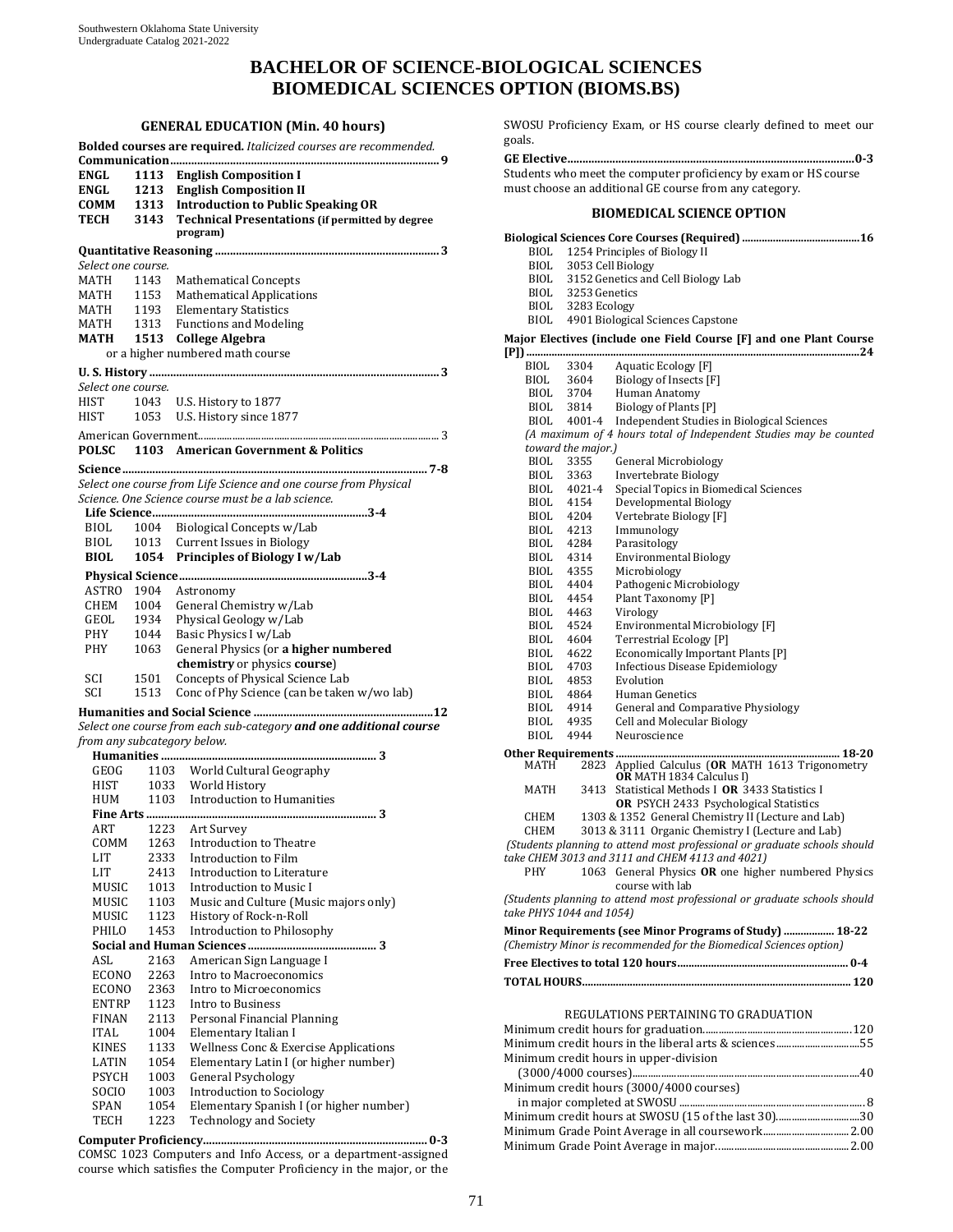# **BACHELOR OF SCIENCE - BIOLOGICAL SCIENCES ENVIRONMENTAL AND ORGANISMAL BIOLOGY OPTION (EVOGS.BS)**

#### **GENERAL EDUCATION (Min. 40 hours)**

|                             |      | Bolded courses are required. Italicized courses are recommended.   |
|-----------------------------|------|--------------------------------------------------------------------|
|                             |      |                                                                    |
| ENGL                        | 1113 | <b>English Composition I</b>                                       |
| <b>ENGL</b>                 | 1213 | <b>English Composition II</b>                                      |
| COMM                        |      | 1313 Introduction to Public Speaking OR                            |
| <b>TECH</b>                 | 3143 | <b>Technical Presentations (if permitted by degree</b>             |
|                             |      | program)                                                           |
|                             |      |                                                                    |
| Select one course.          |      |                                                                    |
| MATH                        | 1143 | <b>Mathematical Concepts</b>                                       |
| MATH                        | 1153 | <b>Mathematical Applications</b>                                   |
| <b>MATH</b>                 |      | 1193 Elementary Statistics                                         |
| MATH                        |      | 1313 Functions and Modeling                                        |
| MATH                        | 1513 | <b>College Algebra</b>                                             |
|                             |      | or a higher numbered math course                                   |
|                             |      |                                                                    |
| Select one course.          |      |                                                                    |
| HIST                        | 1043 | U.S. History to 1877                                               |
|                             |      | U.S. History since 1877                                            |
| HIST                        | 1053 |                                                                    |
|                             |      |                                                                    |
| <b>POLSC</b>                |      | 1103 American Government & Politics                                |
|                             |      |                                                                    |
|                             |      | Select one course from Life Science and one course from Physical   |
|                             |      | Science. One Science course must be a lab science.                 |
|                             |      |                                                                    |
| BIOL                        |      | 1004 Biological Concepts w/Lab                                     |
| BIOL                        |      | 1013 Current Issues in Biology                                     |
| <b>BIOL</b>                 | 1054 | <b>Principles of Biology I w/Lab</b>                               |
|                             |      |                                                                    |
|                             |      |                                                                    |
| <b>ASTRO</b>                | 1904 | Astronomy                                                          |
| CHEM                        | 1004 | General Chemistry w/Lab                                            |
| GEOL                        | 1934 | Physical Geology w/Lab                                             |
| PHY                         | 1044 | Basic Physics I w/Lab                                              |
| PHY                         | 1063 | General Physics (or a higher numbered                              |
|                             |      | chemistry or physics course)                                       |
| SCI                         | 1501 | Concepts of Physical Science Lab                                   |
| SCI                         | 1513 | Conc of Phy Science (can be taken w/wo lab)                        |
|                             |      |                                                                    |
|                             |      | Select one course from each sub-category and one additional course |
| from any subcategory below. |      |                                                                    |
|                             |      |                                                                    |
| GEOG                        |      | 1103 World Cultural Geography                                      |
| HIST                        |      |                                                                    |
| HUM                         |      | 1033 World History<br>1103 Introduction to Humanities              |
|                             |      |                                                                    |
| ART                         | 1223 | Art Survey                                                         |
| COMM                        | 1263 | Introduction to Theatre                                            |
| LIT                         | 2333 | Introduction to Film                                               |
| LIT                         | 2413 | Introduction to Literature                                         |
| MUSIC                       | 1013 | <b>Introduction to Music I</b>                                     |
| MUSIC                       | 1103 | Music and Culture (Music majors only)                              |
| MUSIC                       | 1123 | History of Rock-n-Roll                                             |
| PHILO                       | 1453 | Introduction to Philosophy                                         |
|                             |      |                                                                    |
| ASL                         | 2163 | American Sign Language I                                           |
| ECONO                       | 2263 | Intro to Macroeconomics                                            |
| <b>ECONO</b>                | 2363 | Intro to Microeconomics                                            |
| ENTRP                       | 1123 | Intro to Business                                                  |
| FINAN                       | 2113 | Personal Financial Planning                                        |
| <b>ITAL</b>                 | 1004 | Elementary Italian I                                               |
|                             |      |                                                                    |
| <b>KINES</b>                | 1133 | Wellness Conc & Exercise Applications                              |
| LATIN                       | 1054 | Elementary Latin I (or higher number)                              |
| <b>PSYCH</b>                | 1003 | <b>General Psychology</b>                                          |
| SOCIO                       | 1003 | <b>Introduction to Sociology</b>                                   |
| SPAN                        | 1054 | Elementary Spanish I (or higher number)                            |
| TECH                        | 1223 | <b>Technology and Society</b>                                      |

**Computer Proficiency........................................................................... 0-3**  COMSC 1023 Computers and Info Access, or a department-assigned course which satisfies the Computer Proficiency in the major, or the SWOSU Proficiency Exam, or HS course clearly defined to meet our goals. **GE Elective................................................................................................ 0-3**  Students who meet the computer proficiency by exam or HS course must choose an additional GE course from any category. **ENVIRONMENTAL AND ORGANISMAL BIOLOGY OPTION Biological Sciences Core Courses (Required)..................................16** BIOL 1254 Principles of Biology II BIOL 3053 Cell Biology BIOL 3152 Genetics and Cell Biology Lab 3253 Genetics BIOL 3283 Ecology BIOL 4901 Biological Sciences Capstone **Major Electives (**include one Field Course [F] and one Plant Course [P**]) ..24** BIOL 3304 Aquatic Ecology [F]<br>BIOL 3604 Biology of Insects [F BIOL 3604 Biology of Insects [F]<br>BIOL 3704 Human Anatomy BIOL 3704 Human Anatomy<br>BIOL 3814 Biology of Plants Biology of Plants [P] BIOL 4001-4 Independent Studies in Biological Sciences *(A maximum of 4 hours total of Independent Studies may be counted* 

BIOL 4041-4 Special Topics in Environ & Organismal Biology

*toward the major.)*

BIOL 3355 General Microbiology<br>BIOL 3363 Invertebrate Biology BIOL 3363 Invertebrate Biology<br>BIOL 4041-4 Special Topics in Env

BIOL 4154 Developmental Biology<br>BIOL 4204 Vertebrate Biology [F] BIOL 4204 Vertebrate Biology [F]<br>BIOL 4284 Parasitology BIOL 4284 Parasitology BIOL 4314 Environmental Biology<br>BIOL 4343 Applied Microbiology BIOL 4343 Applied Microbiology<br>BIOL 4355 Microbiology BIOL 4355 Microbiology<br>BIOL 4454 Plant Taxonor

BIOL 4463<br>BIOL 4524 BIOL 4524 Environmental Microbiology [F]<br>BIOL 4604 Terrestrial Ecology [P] BIOL 4604 Terrestrial Ecology [P]<br>BIOL 4622 Economically Importar Economically Important Plants [P]<br>Evolution BIOL 4853<br>BIOL 4914 General and Comparative Physiology **Other Requirements.........................................................................18-20** MATH 2823 Applied Calculus (**OR** MATH 1613 Trigonometry **OR** MATH 1834 Calculus I) MATH 3413 Statistical Methods I **OR** 3433 Statistics I **OR** PSYCH 2433 Psychological Statistics CHEM 1303 & 1352 General Chemistry II (Lecture and Lab)<br>CHEM 3013 & 3111 Organic Chemistry I (Lecture and Lab) CHEM 3013 & 3111 Organic Chemistry I (Lecture and Lab)<br>PHY 1063 General Physics **OR** one higher numbered 1063 General Physics OR one higher numbered Physics course with lab **Minor Requirements (**see Minor Programs of Study)**..............18-22 Free Electives to total 120 hours............................................................. 0-4 TOTAL HOURS........................................................................................120** REGULATIONS PERTAINING TO GRADUATION

Plant Taxonomy [P]<br>Virology

#### Minimum credit hours for graduation.........................................................120 Minimum credit hours in the liberal arts & sciences................................55 Minimum credit hours in upper-division (3000/4000 courses).......................................................................................40 Minimum credit hours (3000/4000 courses) in major completed at SWOSU ....................................................................... 8 Minimum credit hours at SWOSU (15 of the last 30)................................30 Minimum Grade Point Average in all coursework................................. 2.00 Minimum Grade Point Average in major...................................................2.00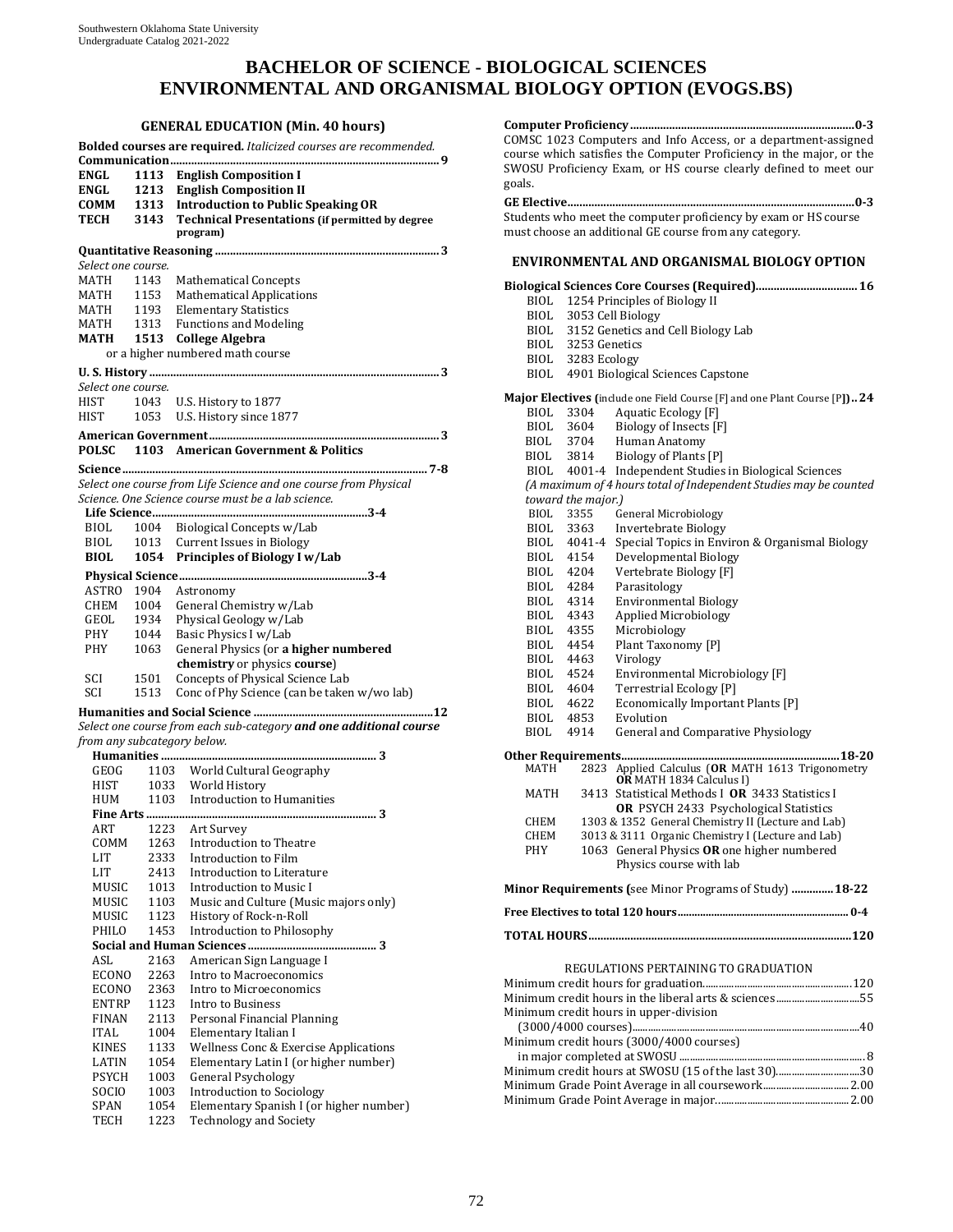# **PRE-PROFESSIONAL PROGRAMS (BIOMS.BS & EVOGS.BS) Suggested Course Sequence**

#### **FIRST YEAR**

| <b>FIRST SEMESTER</b>              | <b>SECOND SEMESTER</b>            |
|------------------------------------|-----------------------------------|
| 1051 SWOSUConnect (1) <sup>+</sup> | 1254 Principles of Biology II (4) |
| 1054 Principles of Biology I (4)   | 1213 English Composition II (3)   |
| 1113 English Composition I (3)     | 1303 General Chemistry II (3)     |
| 1203 General Chemistry I(3)        | 1352 General Chemistry II Lab (2) |
| 1252 General Chemistry I Lab (2)   | 2823 Applied Calculus (3)         |
| 1513 College Algebra (3)           |                                   |
|                                    |                                   |
| Total $(16)$                       | <b>Total</b> (15)                 |

### **SECOND YEAR**

| <b>FIRST SEMESTER</b>                                                                                                                                                                            | <b>SECOND SEMESTER</b>                                                                                 |
|--------------------------------------------------------------------------------------------------------------------------------------------------------------------------------------------------|--------------------------------------------------------------------------------------------------------|
| 3152 Genetics and Cell Biology Lab (2)<br>3253 Genetics (3)<br>Chemistry requirements $(4)^*$<br>1313 Intro to Public Speaking<br>or 3433 Technical Presentations (3)<br>General Education (0-3) | 3053 Cell Biology (3)<br>3283 Ecology (3)<br>Chemistry requirements $(4)^*$<br>General Education (4-6) |
| Statistics course (3)<br>Total (15-18)                                                                                                                                                           | Total (14-16)                                                                                          |

## **THIRD YEAR**

| <b>FIRST SEMESTER</b>                                                       | <b>SECOND SEMESTER</b>                                                      |
|-----------------------------------------------------------------------------|-----------------------------------------------------------------------------|
| Field/Plant course elective (4)                                             | Field/Plant course elective (4)                                             |
| Option electives, Minor courses,                                            | Option electives, Minor courses,                                            |
| or General Education (7-11)                                                 | or General Education (7-11)                                                 |
| Physics requirements $(3-4)^*$                                              | Physics requirements $(4)^*$                                                |
| MCAT, DAT, or other admissions tests<br>should be taken in the junior year. | MCAT, DAT, or other admissions tests<br>should be taken in the junior year. |
| Total (14-19)                                                               | Total (15-19)                                                               |

## **FOURTH YEAR**

| <b>FIRST SEMESTER</b>                                         | <b>SECOND SEMESTER</b>                                                                                 |
|---------------------------------------------------------------|--------------------------------------------------------------------------------------------------------|
| Option electives, Minor courses,<br>or General Education (15) | 4901 Biological Sciences Capstone (1)<br>Option electives, Minor courses,<br>or General Education (14) |
| Total $(15)$                                                  | <b>Total</b> (15)                                                                                      |

+First time entering SWOSU students need to take 1051 SWOSUConnect.

\*Physics requirement may be filled by 1063 General Physics or Basic Physics I and Basic Physics II. Students planning to apply to graduate or professional schools should take Organic Chemistry I and II and Basic Physics I and II.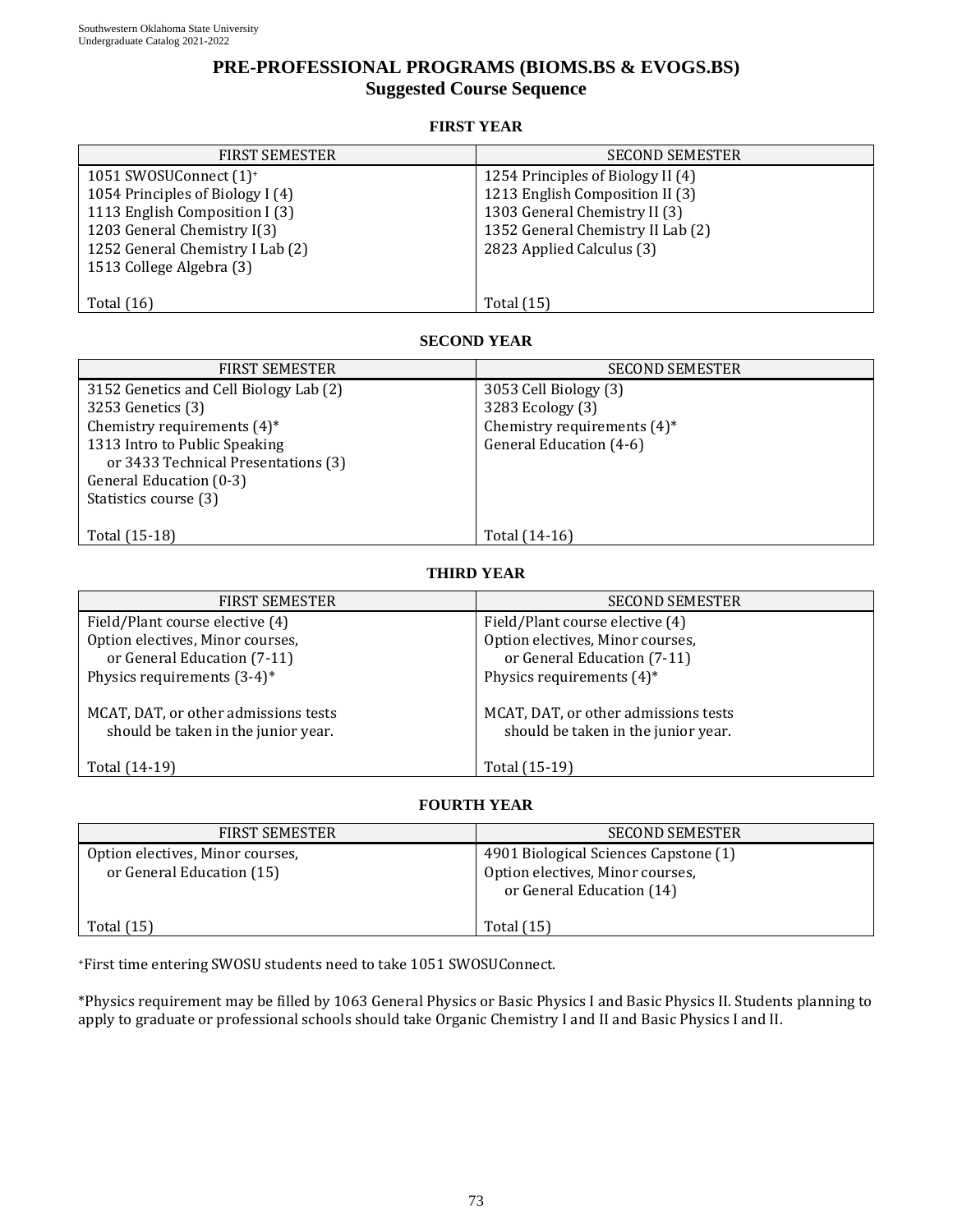# **BACHELOR OF SCIENCE - MICROBIOLOGY (MICRO.BS)**

### **GENERAL EDUCATION (Min. 40 hours)**

|                             |      | Bolded courses are required. Italicized courses are recommended.   |
|-----------------------------|------|--------------------------------------------------------------------|
|                             |      |                                                                    |
| <b>ENGL</b>                 | 1113 | <b>English Composition I</b>                                       |
| ENGL                        | 1213 | <b>English Composition II</b>                                      |
| COMM                        |      | 1313 Introduction to Public Speaking OR                            |
| TECH                        | 3143 | <b>Technical Presentations (if permitted by degree</b>             |
|                             |      | program)                                                           |
|                             |      |                                                                    |
| Select one course.          |      |                                                                    |
| MATH                        | 1143 | <b>Mathematical Concepts</b>                                       |
| MATH                        | 1153 | <b>Mathematical Applications</b>                                   |
| MATH                        | 1193 | <b>Elementary Statistics</b>                                       |
| MATH                        | 1313 | <b>Functions and Modeling</b>                                      |
| МАТН                        | 1513 | <b>College Algebra</b>                                             |
|                             |      | or a higher numbered math course                                   |
|                             |      |                                                                    |
|                             |      |                                                                    |
| Select one course.          |      |                                                                    |
| HIST                        | 1043 | U.S. History to 1877                                               |
| HIST                        | 1053 | U.S. History since 1877                                            |
|                             |      |                                                                    |
| <b>POLSC</b>                |      | 1103 American Government & Politics                                |
|                             |      |                                                                    |
|                             |      | Select one course from Life Science and one course from Physical   |
|                             |      | Science. One Science course must be a lab science.                 |
|                             |      |                                                                    |
| BIOL                        | 1004 | Biological Concepts w/Lab                                          |
| BIOL                        | 1013 | <b>Current Issues in Biology</b>                                   |
| <b>BIOL</b>                 | 1054 | <b>Principles of Biology I w/Lab</b>                               |
|                             |      |                                                                    |
| <b>ASTRO</b>                |      |                                                                    |
|                             | 1904 | Astronomy                                                          |
| CHEM                        | 1004 | General Chemistry w/Lab                                            |
| GEOL                        | 1934 | Physical Geology w/Lab                                             |
| PHY                         | 1044 | Basic Physics I w/Lab                                              |
| PHY                         | 1063 | General Physics (or a higher numbered                              |
|                             |      | chemistry or physics course)                                       |
| SCI                         | 1501 | Concepts of Physical Science Lab                                   |
| SCI                         | 1513 | Conc of Phy Science (can be taken w/wo lab)                        |
|                             |      |                                                                    |
|                             |      | Select one course from each sub-category and one additional course |
| from any subcategory below. |      |                                                                    |
|                             |      |                                                                    |
| GEOG                        |      | 1103 World Cultural Geography                                      |
| HIST                        |      | 1033 World History<br>1103 Introduction to Humanities              |
| <b>HUM</b>                  |      |                                                                    |
|                             |      |                                                                    |
| <b>ART</b>                  |      | 1223 Art Survey                                                    |
| COMM                        | 1263 | Introduction to Theatre                                            |
| LIT                         | 2333 | Introduction to Film                                               |
| LIT                         | 2413 | Introduction to Literature                                         |
| MUSIC                       | 1013 | Introduction to Music I                                            |
| MUSIC                       | 1103 | Music and Culture (Music majors only)                              |
| MUSIC                       | 1123 | History of Rock-n-Roll                                             |
| PHILO                       | 1453 | Introduction to Philosophy                                         |
|                             |      |                                                                    |
| ASL                         | 2163 | American Sign Language I                                           |
| <b>ECONO</b>                | 2263 | Intro to Macroeconomics                                            |
| ECONO                       | 2363 | Intro to Microeconomics                                            |
| <b>ENTRP</b>                | 1123 | Intro to Business                                                  |
| <b>FINAN</b>                | 2113 | Personal Financial Planning                                        |
| <b>ITAL</b>                 | 1004 | Elementary Italian I                                               |
| <b>KINES</b>                | 1133 | Wellness Conc & Exercise Applications                              |
| LATIN                       | 1054 | Elementary Latin I (or higher number)                              |
| PSYCH                       | 1003 | <b>General Psychology</b>                                          |
| SOCIO                       | 1003 | <b>Introduction to Sociology</b>                                   |
| SPAN                        | 1054 | Elementary Spanish I (or higher number)                            |
| <b>TECH</b>                 | 1223 | <b>Technology and Society</b>                                      |
|                             |      |                                                                    |

**Computer Proficiency........................................................................... 0-3**  COMSC 1023 Computers and Info Access, or a department-assigned course which satisfies the Computer Proficiency in the major, or the SWOSU Proficiency Exam, or HS course clearly defined to meet our goals. **GE Elective................................................................................................ 0-3** 

Students who meet the computer proficiency by exam or HS course must choose an additional GE course from any category.

### **MICROBIOLOGY MAJOR**

| BIOL      | 1254               | Principles of Biology II                                                                  |
|-----------|--------------------|-------------------------------------------------------------------------------------------|
| BIOL      | 3053               | Cell Biology                                                                              |
| BIOL      | 3152               | Genetics and Cell Biology Lab                                                             |
| BIOL      | 3253               | Genetics                                                                                  |
| BIOL 3283 |                    | Ecology                                                                                   |
| BIOL      | 3355               | <b>General Microbiology</b>                                                               |
| BIOL 3704 |                    | Human Anatomy                                                                             |
| BIOL 4213 |                    | Immunology                                                                                |
| BIOL 4355 |                    | Microbiology                                                                              |
| BIOL 4901 |                    | <b>Biological Sciences Capstone</b>                                                       |
|           |                    |                                                                                           |
|           |                    | Choose one of the following courses:                                                      |
| BIOL      | 3304               | <b>Aquatic Ecology</b>                                                                    |
|           | BIOL 4524          | <b>Environmental Microbiology</b>                                                         |
|           | BIOL 4604          | <b>Terrestrial Ecology</b>                                                                |
|           |                    | Choose the remaining 17 credit hours from the following list:                             |
| BIOL      | 4001-4             | Independent Studies in Biological Sciences                                                |
|           |                    | (A maximum of 4 hours total of Independent Studies may be counted                         |
|           | toward the major.) |                                                                                           |
|           | BIOL 4031-4        | Special Topics in Microbiology                                                            |
| BIOL 4284 |                    | Parasitology                                                                              |
| BIOL 4343 |                    | <b>Applied Microbiology</b>                                                               |
| BIOL 4404 |                    | Pathogenic Microbiology                                                                   |
| BIOL 4503 |                    | Microbial Physiology                                                                      |
|           |                    | Virology                                                                                  |
| BIOL 4463 |                    | Infectious Disease Epidemiology                                                           |
| BIOL 4703 |                    |                                                                                           |
| BIOL 4853 |                    | Evolution                                                                                 |
| BIOL 4864 |                    | Human Genetics                                                                            |
| BIOL 4914 |                    | General and Comparative Physiology                                                        |
| BIOL 4935 |                    | <b>Cell and Molecular Biology</b>                                                         |
| BIOL      | 4944               | Neuroscience                                                                              |
|           |                    |                                                                                           |
| MATH      | 2823               | Applied Calculus (OR MATH 1613 Trigonometry<br><b>OR</b> MATH 1834 Calculus I)            |
| MATH      |                    | 3413 Statistical Methods I OR 3433 Statistics I<br>OR PSYCH 2433 Psychological Statistics |
| PHY       |                    |                                                                                           |
|           |                    | 1063 General Physics OR one higher numbered<br>Physics course with lab                    |
|           |                    |                                                                                           |
|           |                    |                                                                                           |
| CHEM      |                    | 1203 & 1252 General Chemistry I and lab                                                   |
| CHEM      |                    | 1303 & 1352 General Chemistry II and lab                                                  |
| CHEM      |                    | 3013 & 3111 Organic Chemistry I and lab                                                   |
| CHEM      |                    | 4113 & 4021 Organic Chemistry II and lab                                                  |
| CHEM      |                    | 4124 Biochemistry (w/lab)                                                                 |
|           |                    |                                                                                           |
|           |                    |                                                                                           |
|           |                    | REGULATIONS PERTAINING TO GRADUATION                                                      |
|           |                    |                                                                                           |
|           |                    | Minimum credit hours in the liberal arts & sciences55                                     |
|           |                    | Minimum credit hours in upper-division                                                    |
|           |                    |                                                                                           |
|           |                    | Minimum credit hours (3000/4000 courses)                                                  |
|           |                    |                                                                                           |
|           |                    | Minimum credit hours at SWOSU (15 of the last 30)30                                       |
|           |                    | Minimum Grade Point Average in all coursework 2.00                                        |
|           |                    |                                                                                           |

Minimum Grade Point Average in major...................................................2.00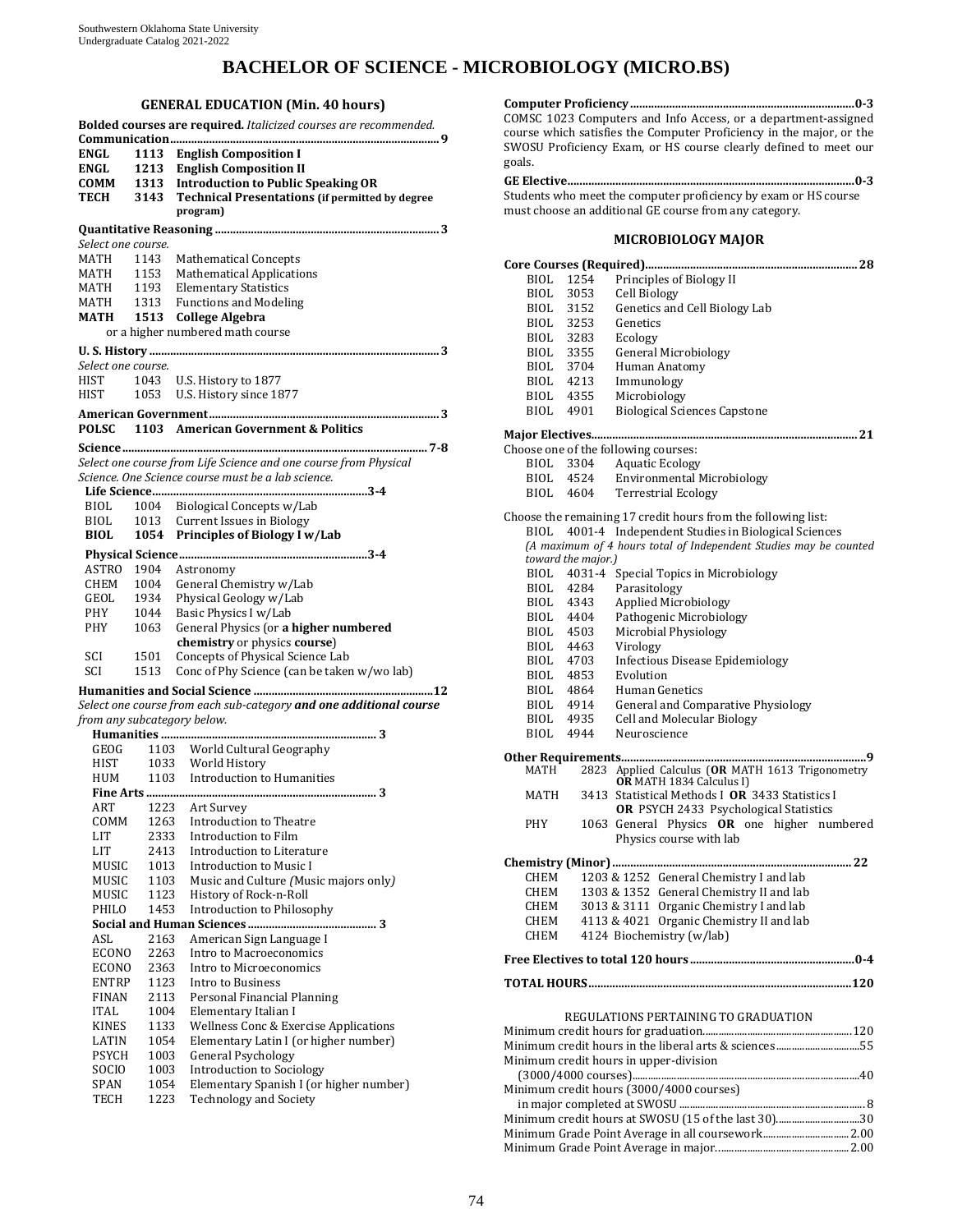# **PRE-PROFESSIONAL PROGRAMS (MICRO.BS) Suggested Course Sequence**

## **FIRST YEAR**

| <b>FIRST SEMESTER</b>                           | <b>SECOND SEMESTER</b>            |  |  |  |
|-------------------------------------------------|-----------------------------------|--|--|--|
| 1051 SWOSUConnect (1) <sup>+</sup>              | 1213 English Composition II (3)   |  |  |  |
| 1054 Principles of Biology I (4)                | 1254 Principles of Biology II (4) |  |  |  |
| 1113 English Composition I (3)                  | 1303 General Chemistry II (3)     |  |  |  |
| 1203 General Chemistry I (3)                    | 1352 General Chemistry II Lab (2) |  |  |  |
| 1252 General Chemistry I Lab (2)                | 2823 Applied Calculus (3)         |  |  |  |
| 1513 College Algebra (3)                        |                                   |  |  |  |
|                                                 |                                   |  |  |  |
| Total $(16)$                                    | Total $(15)$                      |  |  |  |
|                                                 |                                   |  |  |  |
| <b>SECOND YEAR</b>                              |                                   |  |  |  |
| <b>FIRST SEMESTER</b><br><b>SECOND SEMESTER</b> |                                   |  |  |  |
| 3152 Genetics and Cell Biology Lab (2)          | 3053 Cell Biology (3)             |  |  |  |
| 3253 Genetics (3)                               | 3283 Ecology (3)                  |  |  |  |
| 3355 General Microbiology (5)                   | Chemistry requirements (4)*       |  |  |  |
| Chemistry requirements $(4)^*$                  | General Education (4-6)           |  |  |  |
| 1313 Introduction to Public Speaking            |                                   |  |  |  |
| or 3433 Technical Presentations (3)             |                                   |  |  |  |
|                                                 |                                   |  |  |  |
| Total $(17)$                                    | Total (14-16)                     |  |  |  |
|                                                 |                                   |  |  |  |
|                                                 | <b>THIRD YEAR</b>                 |  |  |  |
| <b>FIRST SEMESTER</b>                           | <b>SECOND SEMESTER</b>            |  |  |  |
|                                                 |                                   |  |  |  |

| FIRST SEMESTER                                                              | <b>SECOND SEMESTER</b>                                                      |
|-----------------------------------------------------------------------------|-----------------------------------------------------------------------------|
| 3704 Human Anatomy (4)                                                      | Option electives, Minor courses,                                            |
| Option electives, Minor courses,                                            | or General Education (7-11)                                                 |
| or General Education (7-11)                                                 | Physics requirements $(4)^*$                                                |
| Physics requirements $(3-4)^*$                                              | Statistics course (3)                                                       |
| MCAT, DAT, or other admissions tests<br>should be taken in the junior year. | MCAT, DAT, or other admissions tests<br>should be taken in the junior year. |
| Total (14-19)                                                               | Total (14-18)                                                               |

# **FOURTH YEAR**

| <b>FIRST SEMESTER</b>                                                                | <b>SECOND SEMESTER</b>                                                                                 |
|--------------------------------------------------------------------------------------|--------------------------------------------------------------------------------------------------------|
| 4213 Immunology (3)<br>Option electives, Minor courses,<br>or General Education (12) | 4901 Biological Sciences Capstone (1)<br>Option electives, Minor courses,<br>or General Education (14) |
| Total $(15)$                                                                         | Total $(15)$                                                                                           |

+First time entering SWOSU students need to take 1051 SWOSUConnect.

\*Physics requirement may be filled by 1063 General Physics or Basic Physics I and Basic Physics II. Students planning to apply to graduate or professional schools should take Organic Chemistry I and II and Basic Physics I and II.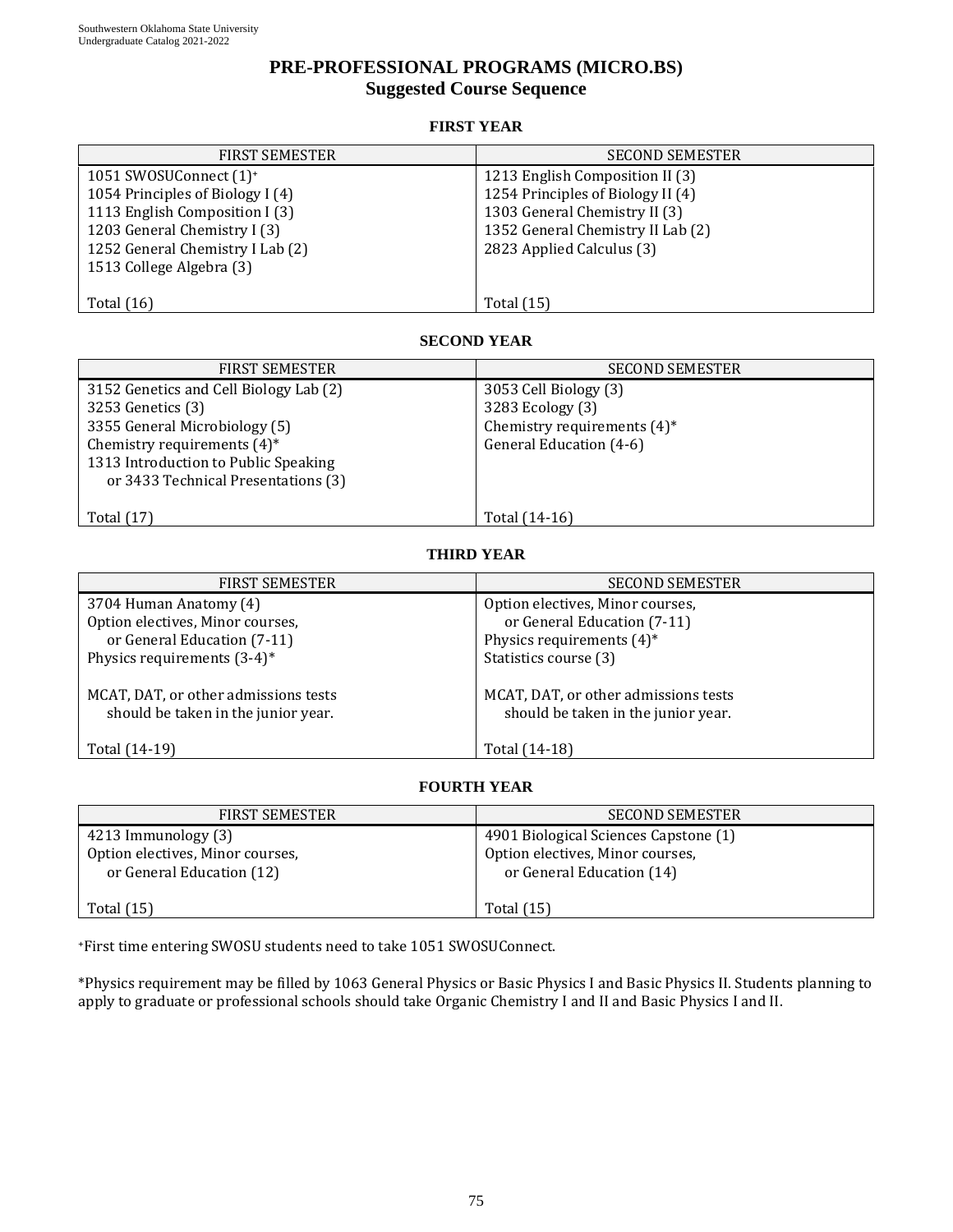# **BACHELOR OF SCIENCE – MICROBIOLOGY MEDICAL LABORATORY SCIENCE OPTION (3+1) (MLSCI.BS)**

#### **GENERAL EDUCATION (Min. 40 hours)**

|                             |              | Bolded courses are required. Italicized courses are recommended.         |
|-----------------------------|--------------|--------------------------------------------------------------------------|
|                             |              |                                                                          |
| <b>ENGL</b>                 | 1113         | <b>English Composition I</b>                                             |
| ENGL                        | 1213         | <b>English Composition II</b>                                            |
| СОММ                        |              | 1313 Introduction to Public Speaking OR                                  |
| TECH                        | 3143         | <b>Technical Presentations (if permitted by degree</b>                   |
|                             |              | program)                                                                 |
|                             |              |                                                                          |
|                             |              |                                                                          |
| Select one course.          |              |                                                                          |
| MATH                        | 1143         | <b>Mathematical Concepts</b>                                             |
| MATH                        | 1153         | <b>Mathematical Applications</b>                                         |
| MATH                        | 1193         | <b>Elementary Statistics</b>                                             |
| MATH                        | 1313         | <b>Functions and Modeling</b>                                            |
| MATH                        | 1513         | <b>College Algebra</b>                                                   |
|                             |              | or a higher numbered math course                                         |
|                             |              |                                                                          |
| Select one course.          |              |                                                                          |
| HIST                        | 1043         | U.S. History to 1877                                                     |
| HIST                        | 1053         | U.S. History since 1877                                                  |
|                             |              |                                                                          |
|                             |              |                                                                          |
| <b>POLSC</b>                |              | 1103 American Government & Politics                                      |
|                             |              |                                                                          |
|                             |              | Select one course from Life Science and one course from Physical         |
|                             |              | Science. One Science course must be a lab science.                       |
|                             |              |                                                                          |
| BIOL                        | 1004         | Biological Concepts w/Lab                                                |
| <b>BIOL</b>                 | 1013         | <b>Current Issues in Biology</b>                                         |
| <b>BIOL</b>                 | 1054         | <b>Principles of Biology I w/Lab</b>                                     |
|                             |              |                                                                          |
|                             |              |                                                                          |
| ASTRO 1904                  |              | Astronomy                                                                |
| CHEM                        | 1004         | General Chemistry w/Lab                                                  |
| GEOL                        | 1934         | Physical Geology w/Lab                                                   |
| PHY                         | 1044         | Basic Physics I w/Lab                                                    |
| PHY                         | 1063         | General Physics (or a higher numbered                                    |
|                             |              | chemistry or physics course)                                             |
| SCI                         | 1501         | Concepts of Physical Science Lab                                         |
| SCI                         | 1513         | Conc of Phy Science (can be taken w/wo lab)                              |
|                             |              |                                                                          |
|                             |              |                                                                          |
|                             |              | Select one course from each sub-category and one additional course       |
| from any subcategory below. |              |                                                                          |
|                             |              |                                                                          |
| GEOG                        |              |                                                                          |
|                             |              | 1103 World Cultural Geography                                            |
| <b>HIST</b>                 |              | 1033 World History                                                       |
| HUM                         |              | 1103 Introduction to Humanities                                          |
|                             |              |                                                                          |
| ART                         |              | 1223 Art Survey                                                          |
| COMM                        | 1263         | Introduction to Theatre                                                  |
| LIT                         |              | Introduction to Film                                                     |
| <b>LIT</b>                  | 2333         |                                                                          |
|                             | 2413         | Introduction to Literature                                               |
| MUSIC                       | 1013         | <b>Introduction to Music I</b>                                           |
| <b>MUSIC</b>                | 1103         | Music and Culture (Music majors only)                                    |
| MUSIC                       | 1123         | History of Rock-n-Roll                                                   |
| PHILO                       | 1453         | Introduction to Philosophy                                               |
|                             |              |                                                                          |
| ASL                         | 2163         | American Sign Language I                                                 |
| ECONO                       | 2263         | Intro to Macroeconomics                                                  |
| ECONO                       | 2363         | Intro to Microeconomics                                                  |
| <b>ENTRP</b>                | 1123         | Intro to Business                                                        |
| <b>FINAN</b>                | 2113         | Personal Financial Planning                                              |
| <b>ITAL</b>                 | 1004         | Elementary Italian I                                                     |
| KINES                       | 1133         | Wellness Conc & Exercise Applications                                    |
| LATIN                       | 1054         | Elementary Latin I (or higher number)                                    |
| <b>PSYCH</b>                | 1003         | <b>General Psychology</b>                                                |
| SOCIO                       | 1003         | <b>Introduction to Sociology</b>                                         |
| SPAN<br>TECH                | 1054<br>1223 | Elementary Spanish I (or higher number)<br><b>Technology and Society</b> |

**Computer Proficiency........................................................................... 0-3**  COMSC 1023 Computers and Info Access, or a department-assigned course which satisfies the Computer Proficiency in the major, or the SWOSU Proficiency Exam, or HS course clearly defined to meet our goals.

**GE Elective................................................................................................ 0-3**  Students who meet the computer proficiency by exam or HS course must choose an additional GE course from any category.

#### **MEDICAL LABORATORY SCIENCE OPTION**

*Courses marked with* ‡ *must be completed with a grade of C or better in order to apply for admission to clinical coursework.*

| BIOL        | 1254 | Principles of Biology II                                   |
|-------------|------|------------------------------------------------------------|
| BIOL        | 3355 | General Microbiology ‡                                     |
| <b>BIOL</b> | 3704 | Human Anatomy ‡                                            |
| BIOL        | 4213 | Immunology ‡                                               |
|             |      |                                                            |
| Electives   |      |                                                            |
| <b>BIOL</b> | 3053 | Cell Biology                                               |
| BIOL        | 3152 | Genetics and Cell Biology Lab                              |
| BIOL        | 3253 | Genetics                                                   |
| BIOL        | 3904 | Human Physiology ‡                                         |
| BIOL        |      | 4031-4 Special Topics in Microbiology                      |
| BIOL        | 4284 | Parasitology                                               |
| BIOL        | 4343 | <b>Applied Microbiology</b>                                |
| BIOL        | 4404 | Pathogenic Microbiology                                    |
| BIOL        | 4463 | Virology                                                   |
| BIOL        | 4503 | Microbial Physiology                                       |
| BIOL        | 4524 | <b>Environmental Microbiology</b>                          |
| BIOL        | 4703 | Infectious Disease Epidemiology                            |
| BIOL        | 4853 | Evolution                                                  |
| BIOL        | 4914 | General and Comparative Physiology                         |
| <b>BIOL</b> | 4935 | <b>Cell and Molecular Biology</b>                          |
|             |      | Chemistry Minor (plus Gen Chem I in GE requirement)22      |
| <b>CHEM</b> |      | 1203 & 1252 General Chemistry I and lab $\ddagger$         |
| CHEM        |      |                                                            |
| CHEM        |      | 1303 & 1352 General Chemistry II and lab $\ddagger$        |
|             |      | 3013 & 3111 Organic Chemistry I and lab $\ddagger$         |
| CHEM        |      | 4113 & 4021 Organic Chemistry II and lab $\ddagger$        |
| CHEM        | 4124 | Biochemistry (w/lab) ‡                                     |
|             |      | Clinical (performed at an accredited hospital affiliate)30 |

**Clinical (**performed at an accredited hospital affiliate**) ......................30** *Admission through a competitive statewide process is required to enter clinical coursework. The required clinical hours are awarded only after successful completion of clinical training.*

| MLS          |      | 4117 Clinical Microbiology           |
|--------------|------|--------------------------------------|
| MLS          | 4125 | Clinical Chemistry I                 |
| MLS          | 4236 | Clinical Hematology                  |
| MLS          | 4246 | Clinical Immunology/Immunohematology |
| MLS          |      | 4325 Clinical Chemistry II           |
| MLS          | 4351 | Topics in Medical Laboratory Science |
| TOTAL HOURS. |      | 177                                  |

#### REGULATIONS PERTAINING TO GRADUATION

| Minimum credit hours in the liberal arts & sciences55 |  |
|-------------------------------------------------------|--|
| Minimum credit hours in upper-division                |  |
|                                                       |  |
| Minimum credit hours (3000/4000 courses) in major     |  |
|                                                       |  |
| Minimum credit hours at SWOSU (15 of the last 30) 30  |  |
|                                                       |  |
|                                                       |  |
|                                                       |  |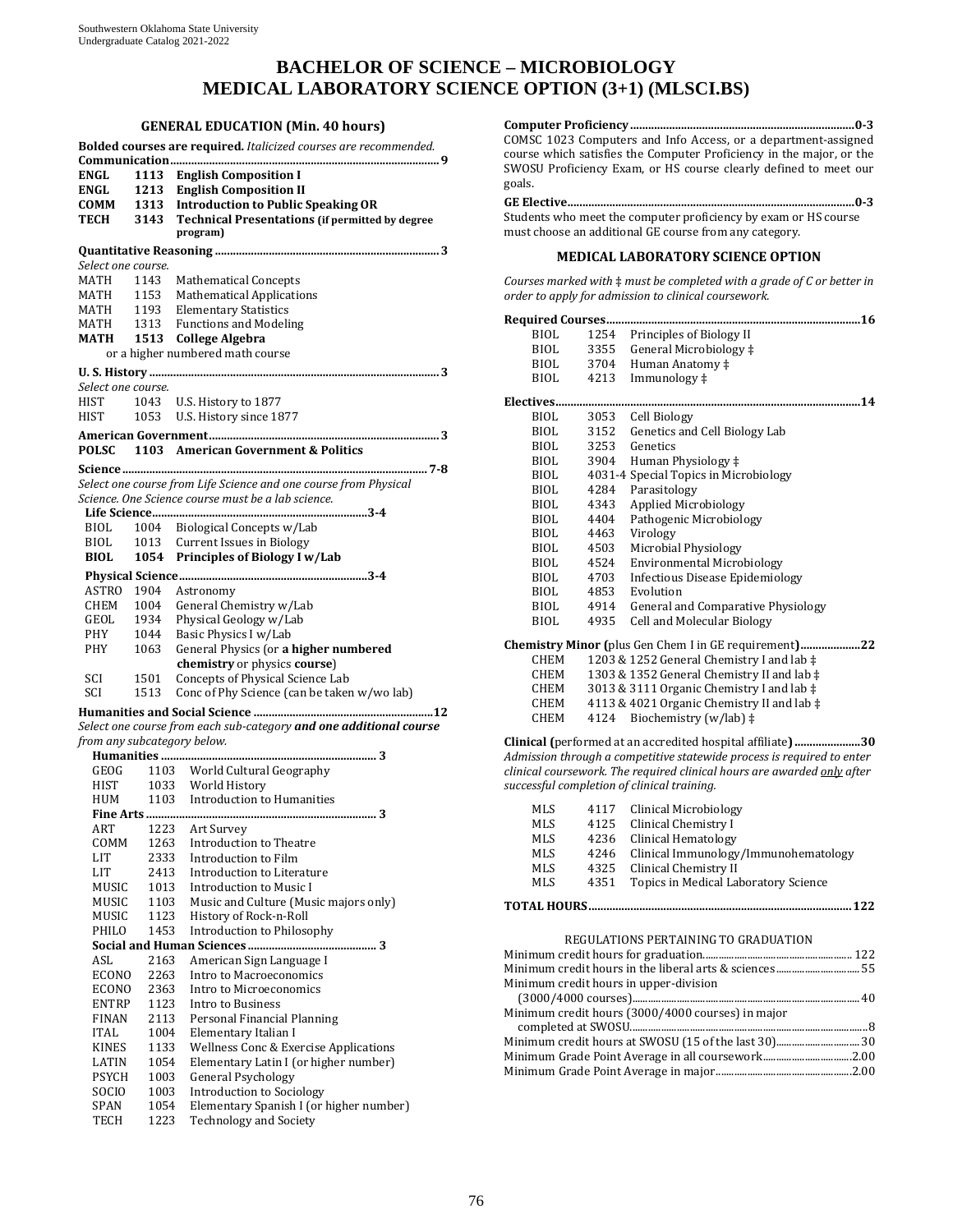# **B.S. Microbiology - Medical Laboratory Science Option (3+1) (MLSCI.BS) Suggested Course Sequence**

## **FIRST YEAR**

| <b>FIRST SEMESTER</b>              | <b>SECOND SEMESTER</b>               |
|------------------------------------|--------------------------------------|
| 1051 SWOSUConnect (1) <sup>+</sup> | 1213 English Composition II (3)      |
| 1054 Principles of Biology I (4)   | 1254 Principles of Biology II (4)    |
| 1113 English Composition I(3)      | 1303 General Chemistry II (3)        |
| 1203 General Chemistry I (3)       | 1352 General Chemistry II Lab (2)    |
| 1252 General Chemistry I Lab (2)   | 1313 Introduction to Public Speaking |
| 1513 College Algebra (3)           | or 3433 Technical Presentations (3)  |
|                                    |                                      |
| Total $(16)$                       | <b>Total</b> (15)                    |

## **SECOND YEAR**

| <b>FIRST SEMESTER</b>                    | <b>SECOND SEMESTER</b>            |
|------------------------------------------|-----------------------------------|
| 1043 US History to 1877                  | 1003 General Psychology (3)       |
| <b>OR</b> 1053 US History since 1877 (3) | 1033 World History (3)            |
| 3013 Organic Chemistry I (3)             | 4021 Organic Chemistry II Lab (1) |
| 3111 Organic Chemistry I Lab (1)         | 4113 Organic Chemistry II (3)     |
| 3355 General Microbiology (5)            | 4213 Immunology (3)               |
| General Education (3)                    | General Education (3)             |
|                                          |                                   |
| Total $(15)$                             | Total $(16)$                      |

## **THIRD YEAR**

| <b>FIRST SEMESTER</b>                                                                             | <b>SECOND SEMESTER</b>                          |
|---------------------------------------------------------------------------------------------------|-------------------------------------------------|
| 3704 Human Anatomy (4)<br>4124 Biochemistry (4)<br>Biology Electives (4)<br>General Education (3) | Biology Electives (12)<br>General Education (4) |
| Total $(15)$                                                                                      | Total $(16)$                                    |

### **FOURTH YEAR**

| <b>FIRST SEMESTER</b>                                             | SECOND SEMESTER                                                   |
|-------------------------------------------------------------------|-------------------------------------------------------------------|
| Clinical course taken at an<br>accredited hospital affiliate (15) | Clinical course taken at an<br>accredited hospital affiliate (15) |
| Total (15)                                                        | Total $(15)$                                                      |

+First time entering SWOSU students need to take 1051 SWOSUConnect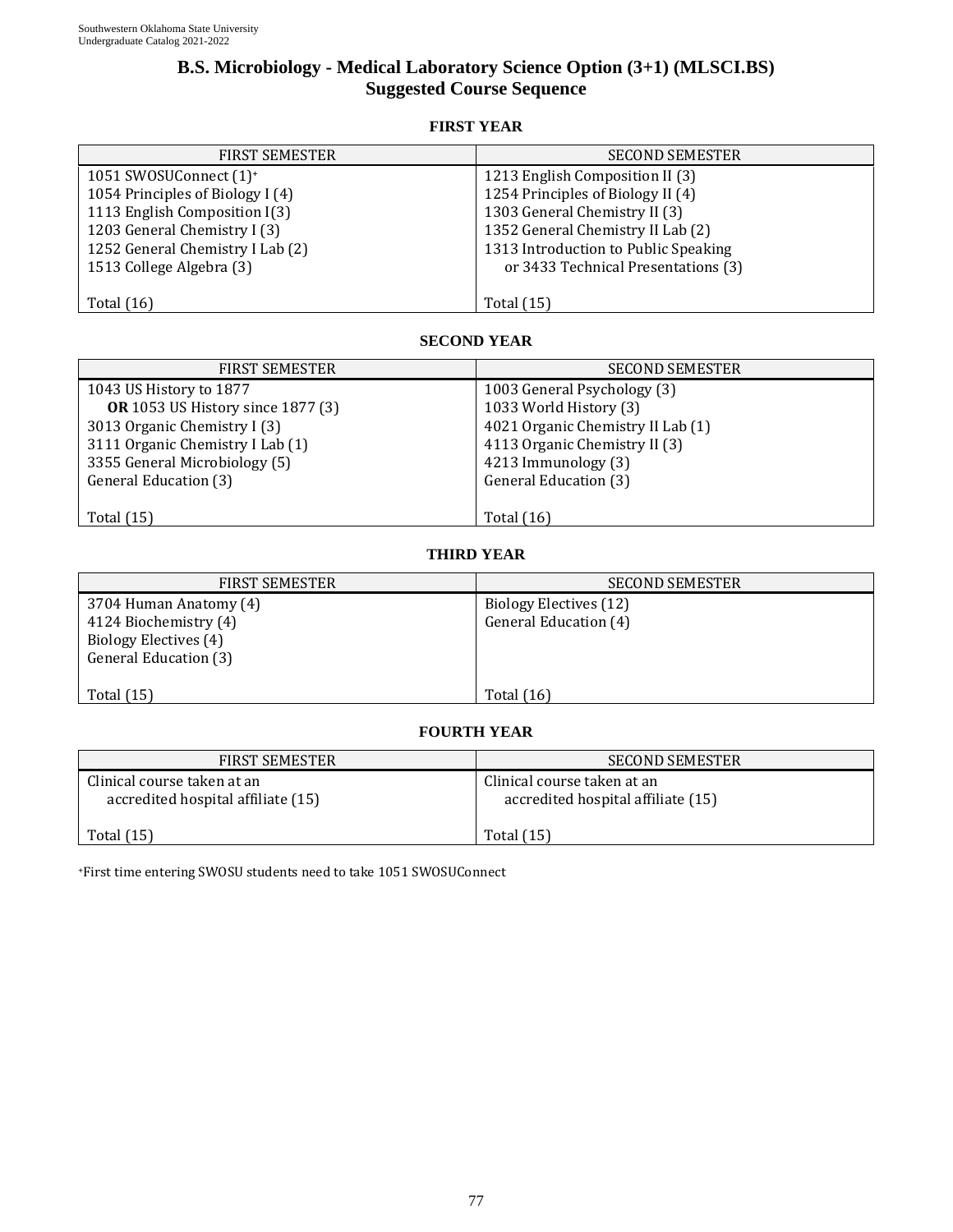# **BACHELOR OF SCIENCE – BIOLOGY & MICROBIOLOGY MEDICAL LABORATORY SCIENCE OPTION Dual Degree (BIOSC.BS & MLSCI.BS)**

#### **GENERAL EDUCATION (Min. 40 hours)**

|                    |              | Bolded courses are required. Italicized courses are recommended.   |
|--------------------|--------------|--------------------------------------------------------------------|
|                    |              |                                                                    |
| ENGL               | 1113         | <b>English Composition I</b>                                       |
| ENGL               |              | 1213 English Composition II                                        |
| COMM               |              | 1313 Introduction to Public Speaking OR                            |
| TECH               |              | 3143 Technical Presentations (if permitted by degree<br>program)   |
|                    |              |                                                                    |
| Select one course. |              |                                                                    |
| MATH               | 1143         | <b>Mathematical Concepts</b>                                       |
|                    |              |                                                                    |
| MATH<br>MATH       |              | 1153 Mathematical Applications<br>1193 Elementary Statistics       |
| <b>MATH</b>        |              | 1313 Functions and Modeling                                        |
| MATH               |              | 1513 College Algebra                                               |
|                    |              | or a higher numbered math course                                   |
|                    |              |                                                                    |
| Select one course. |              |                                                                    |
| HIST               | 1043         | U.S. History to 1877                                               |
| HIST               | 1053         | U.S. History since 1877                                            |
|                    |              |                                                                    |
| POLSC              |              | 1103 American Government & Politics                                |
|                    |              |                                                                    |
|                    |              | Select one course from Life Science and one course from Physical   |
|                    |              | Science. One Science course must be a lab science.                 |
|                    |              |                                                                    |
| BIOL               |              | 1004 Biological Concepts w/Lab                                     |
| BIOL               | 1013         | <b>Current Issues in Biology</b>                                   |
| <b>BIOL</b>        | 1054         | <b>Principles of Biology I w/Lab</b>                               |
|                    |              |                                                                    |
| ASTRO 1904         |              | Astronomy                                                          |
| CHEM 1004          |              | General Chemistry w/Lab                                            |
| GEOL               | 1934         | Physical Geology w/Lab                                             |
| PHY                | 1044         | Basic Physics I w/Lab                                              |
| PHY                | 1063         | General Physics (or a higher numbered                              |
|                    |              | chemistry or physics course)                                       |
| SCI                | 1501         | Concepts of Physical Science Lab                                   |
| SCI                | 1513         | Conc of Phy Science (can be taken w/wo lab)                        |
|                    |              |                                                                    |
|                    |              | Select one course from each sub-category and one additional course |
|                    |              | from any subcategory below.                                        |
| GEOG               |              | 1103 World Cultural Geography                                      |
| HIST               |              | 1033 World History                                                 |
| HUM                |              | 1103 Introduction to Humanities                                    |
|                    |              |                                                                    |
| ART                | 1223         | Art Survey                                                         |
| COMM               | 1263         | Introduction to Theatre                                            |
| LIT                | 2333         | Introduction to Film                                               |
| LIT                | 2413         | Introduction to Literature                                         |
| MUSIC              | 1013         | <b>Introduction to Music I</b>                                     |
| MUSIC              | 1103         | Music and Culture (Music majors only)                              |
| MUSIC              | 1123         | History of Rock-n-Roll                                             |
| PHILO              | 1453         | Introduction to Philosophy                                         |
|                    |              |                                                                    |
| ASL                | 2163         | American Sign Language I                                           |
| ECONO              | 2263<br>2363 | Intro to Macroeconomics<br>Intro to Microeconomics                 |
| ECONO<br>ENTRP     | 1123         | Intro to Business                                                  |
| <b>FINAN</b>       | 2113         | Personal Financial Planning                                        |
| <b>ITAL</b>        | 1004         | Elementary Italian I                                               |
| KINES              | 1133         | Wellness Conc & Exercise Applications                              |
| LATIN              | 1054         | Elementary Latin I (or higher number)                              |
| <b>PSYCH</b>       | 1003         | <b>General Psychology</b>                                          |
| SOCIO              | 1003         | Introduction to Sociology                                          |
| SPAN               | 1054         | Elementary Spanish I (or higher number)                            |
| TECH               | 1223         | <b>Technology and Society</b>                                      |

|                                                                      |              | COMSC 1023 Computers and Info Access, or a department-assigned                  |
|----------------------------------------------------------------------|--------------|---------------------------------------------------------------------------------|
| course which satisfies the Computer Proficiency in the major, or the |              |                                                                                 |
|                                                                      |              | SWOSU Proficiency Exam, or HS course clearly defined to meet our                |
| goals.                                                               |              |                                                                                 |
|                                                                      |              |                                                                                 |
|                                                                      |              | Students who meet the computer proficiency by exam or HS course                 |
|                                                                      |              | must choose an additional GE course from any category.                          |
|                                                                      |              | <b>DUAL DEGREE PROGRAM</b><br><b>B.S. Biological Sciences - BIOSC.BS</b>        |
|                                                                      |              | B.S. Microbiology, Med Lab Sci Option MLSCI.BS                                  |
|                                                                      |              | Courses marked with $\ddagger$ must be completed with a grade of C or better in |
|                                                                      |              | order to apply for admission to clinical coursework.                            |
|                                                                      |              |                                                                                 |
| BIOL                                                                 | 1254         | Principles of Biology II                                                        |
| BIOL                                                                 | 3053         | Cell Biology                                                                    |
| BIOL                                                                 | 3152         | Genetics and Cell Biology Lab                                                   |
| BIOL                                                                 | 3253         | Genetics                                                                        |
| BIOL<br>BIOL                                                         | 3283<br>3355 | Ecology<br>General Microbiology ‡                                               |
| BIOL                                                                 | 3704         | Human Anatomy ‡                                                                 |
| BIOL.                                                                | 4213         | Immunology ‡                                                                    |
| <b>BIOL</b>                                                          | 4901         | <b>Biological Sciences Capstone</b>                                             |
|                                                                      |              |                                                                                 |
| BIOL                                                                 | 3904         | Human Physiology ‡                                                              |
|                                                                      |              | <b>OR</b> BIOL 4914 Gen & Comp Physiology ‡                                     |
| BIOL                                                                 | 4031-4       | Special Topics in Microbiology                                                  |
| BIOL<br>BIOL                                                         | 4284<br>4343 | Parasitology<br><b>Applied Microbiology</b>                                     |
| <b>BIOL</b>                                                          | 4404         | Pathogenic Microbiology                                                         |
| BIOL                                                                 | 4463         | Virology                                                                        |
| BIOL                                                                 | 4503         | Microbial Physiology                                                            |
| BIOL                                                                 | 4524         | <b>Environmental Microbiology</b>                                               |
| BIOL                                                                 | 4703         | <b>Infectious Disease Epidemiology</b>                                          |
| BIOL<br>BIOL                                                         | 4853<br>4914 | Evolution<br>General and Comparative Physiology                                 |
|                                                                      |              | Recommend the following for Plant/Field Biol Requirement:                       |
| <b>BIOL</b>                                                          | 4454         | Plant Taxonomy                                                                  |
|                                                                      |              | <b>OR</b> BIOL 4604 Terrestrial Ecology                                         |
|                                                                      |              |                                                                                 |
| MATH 2823                                                            |              | Applied Calculus (OR MATH 1613 Trigonometry<br>OR MATH 1834 Calculus I)         |
| MATH                                                                 | 3413         | Statistical Methods I OR 3433 Statistics I                                      |
|                                                                      |              | <b>OR</b> PSYCH 2433 Psychological Statistics                                   |
| <b>PHY</b>                                                           | 1063         | Gen Physics OR higher numbered Physics crs with lab                             |
|                                                                      |              | 22                                                                              |
| <b>CHEM</b>                                                          |              | 1203 & 1252 General Chemistry I and lab $\ddagger$                              |
| CHEM                                                                 |              | 1303 & 1352 General Chemistry II and lab $\ddagger$                             |
| CHEM                                                                 |              | 3013 & 3111 Organic Chemistry I and lab $\ddagger$                              |
| CHEM<br><b>CHEM</b>                                                  | 4124         | 4113 & 4021 Organic Chemistry II and lab $\ddagger$<br>Biochemistry (w/lab) ‡   |
|                                                                      |              |                                                                                 |
|                                                                      |              | Admission through a competitive statewide process is required to enter          |
|                                                                      |              | clinical coursework. The required clinical hours are awarded only after         |
|                                                                      |              | successful completion of clinical training.                                     |
| <b>MLS</b>                                                           | 4117         | Clinical Microbiology                                                           |
| <b>MLS</b>                                                           | 4125         | Clinical Chemistry I                                                            |
| MLS                                                                  | 4236         | Clinical Hematology                                                             |
| MLS<br>MLS                                                           | 4246<br>4325 | Clinical Immunology/Immunohematology<br>Clinical Chemistry II                   |
| <b>MLS</b>                                                           | 4351         | Topics in Medical Laboratory Science                                            |
|                                                                      |              |                                                                                 |
|                                                                      |              |                                                                                 |
|                                                                      |              | REGULATIONS PERTAINING TO GRADUATION                                            |
|                                                                      |              |                                                                                 |
|                                                                      |              |                                                                                 |
|                                                                      |              | Min credit hours (3000/4000 courses) in major completed at SWOSU 8              |
|                                                                      |              |                                                                                 |
|                                                                      |              |                                                                                 |
|                                                                      |              | Hnon completion of Clinical Program, will earn B.S. Biological Sciences and     |
|                                                                      |              |                                                                                 |

am, will earn B.S. Biological Sci B.S. Medical Laboratory Sciences.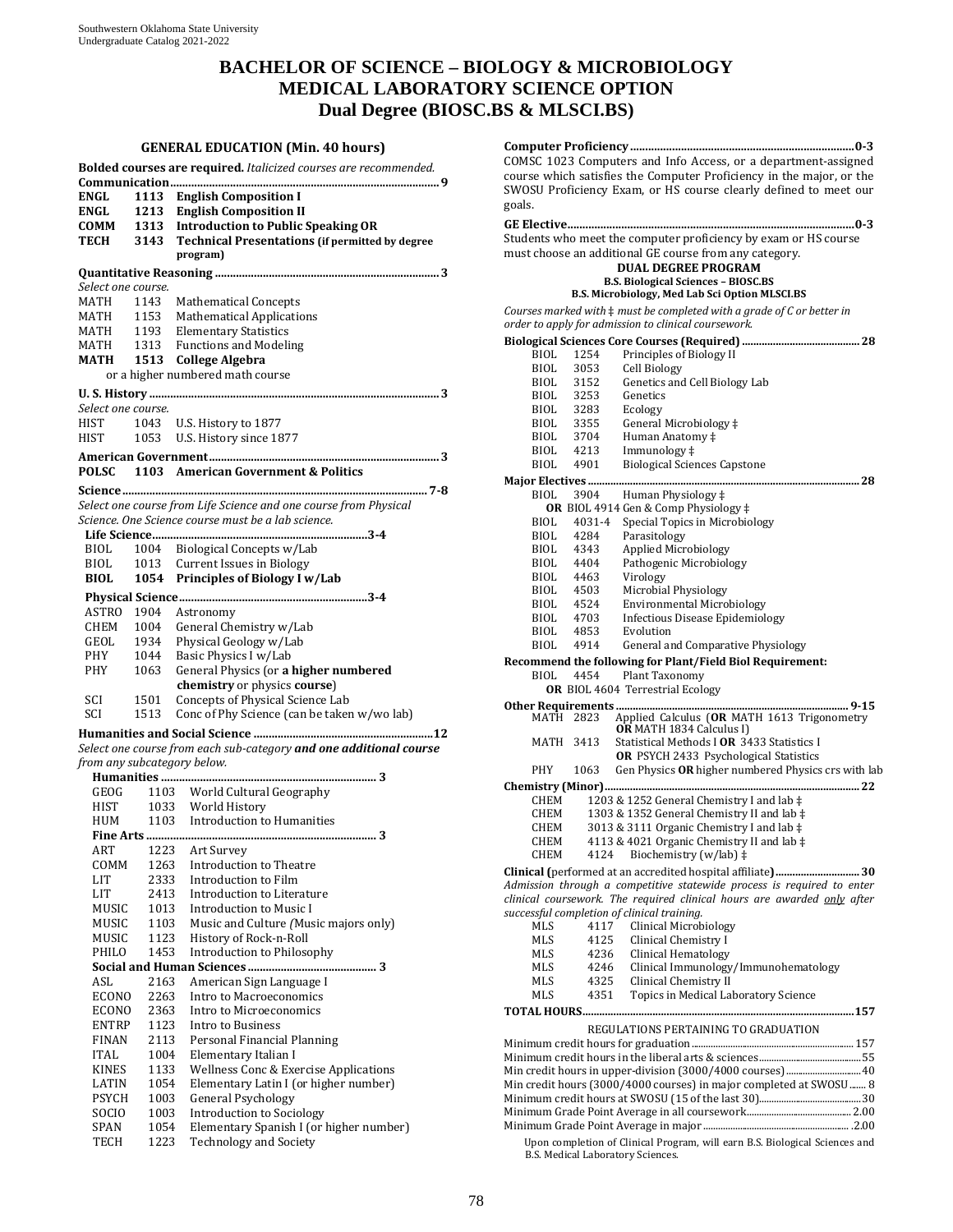# **B.S. Biology & Microbiology - Medical Laboratory Science Option (Dual Degree) (BIOSC.BS & MLSCI.BS) Suggested Course Sequence**

#### **FIRST YEAR**

| <b>FIRST SEMESTER</b>                | <b>SECOND SEMESTER</b>            |
|--------------------------------------|-----------------------------------|
| 1051 SWOSUConnect (1) <sup>+</sup>   | 1203 General Chemistry I (3)      |
| 1054 Principles of Biology I (4)     | 1252 General Chemistry I Lab (2)  |
| 1113 English Composition I (3)       | 1213 English Composition II (3)   |
| 1513 College Algebra (3)             | 1254 Principles of Biology II (4) |
| 1313 Introduction to Public Speaking | 2823 Applied Calculus (3)         |
| or 3433 Technical Presentations (3)  | General Education (4)             |
|                                      |                                   |
| Total $(14)$                         | <b>Total</b> (19)                 |

### **SECOND YEAR**

| <b>FIRST SEMESTER</b>                                      | <b>SECOND SEMESTER</b>            |
|------------------------------------------------------------|-----------------------------------|
| 3152 Genetics and Cell Biology Lab (2)                     | 1303 General Chemistry II (3)     |
| 3253 Genetics (3)                                          | 1352 General Chemistry II Lab (2) |
| 3355 General Microbiology (5)                              | 3053 Cell Biology (3)             |
| Major electives, Minor courses, or General Education (4-6) | 3283 Ecology (3)                  |
| Statistics course (3)                                      | General Education (6)             |
|                                                            |                                   |
| Total (17-19)                                              | Total (17)                        |

#### **THIRD YEAR**

| <b>FIRST SEMESTER</b>            | <b>SECOND SEMESTER</b>           |
|----------------------------------|----------------------------------|
| Chemistry requirements $(4)^*$   | Chemistry requirements $(4)^*$   |
| Field/Plant course elective (4)  | Field/Plant course elective (4)  |
| Option electives, Minor courses, | Option electives, Minor courses, |
| or General Education (4-7)       | or General Education (4-7)       |
| Physics requirements (3-4)       | Physics requirements (3-4)       |
|                                  |                                  |
| Total (15-19)                    | Total (15-19)                    |

### **FOURTH YEAR**

| <b>FIRST SEMESTER</b>                                        | <b>SECOND SEMESTER</b>                                                                                |
|--------------------------------------------------------------|-------------------------------------------------------------------------------------------------------|
| Major electives, Minor courses,<br>or General Education (15) | 4901 Biological Sciences Capstone (1)<br>Major electives, Minor courses,<br>or General Education (14) |
| Total (15)                                                   | Total $(15)$                                                                                          |

### **FIFTH YEAR**

| <b>FIRST SEMESTER</b>                                             | <b>SECOND SEMESTER</b>                                            |
|-------------------------------------------------------------------|-------------------------------------------------------------------|
| Clinical course taken at an<br>accredited hospital affiliate (15) | Clinical course taken at an<br>accredited hospital affiliate (15) |
| Total $(15)$                                                      | Total (15)                                                        |

+First time entering SWOSU students need to take 1051 SWOSUConnect.

\*Physics requirement may be filled by 1063 General Physics or Basic Physics I and Basic Physics II. Students planning to apply to graduate or professional schools should take Organic Chemistry I and II and Basic Physics I and II.